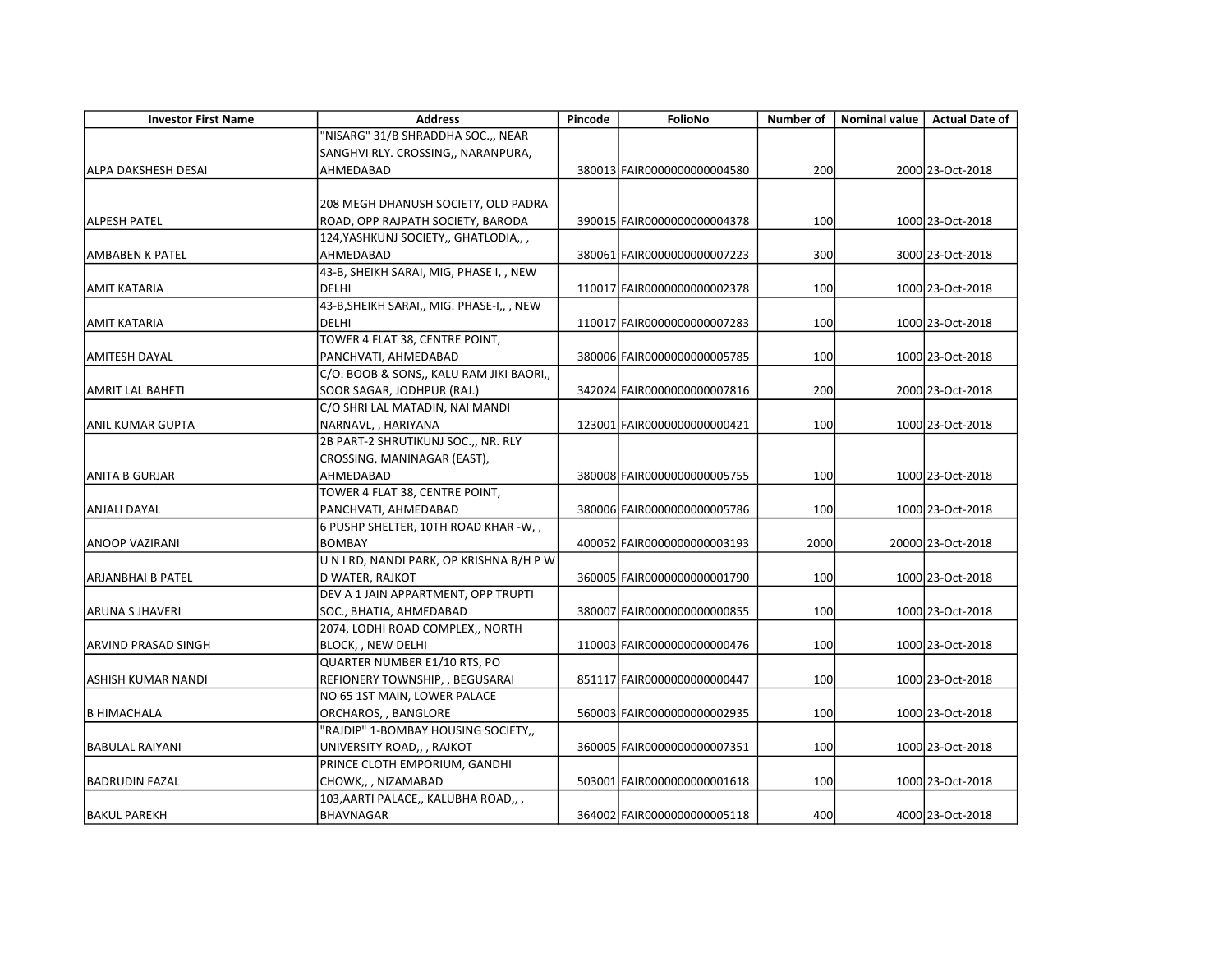|                            | 9-94 RAYMOND COLONY, GOPAL NAGAR,,,      |                              |      |                   |
|----------------------------|------------------------------------------|------------------------------|------|-------------------|
| IBARIN KUMAR ROY           | BILASPUR(M.P)                            | 495663 FAIR0000000000002725  | 100  | 1000 23-Oct-2018  |
|                            | 19/A 7TH STREET, KUMARAN COLONY,         |                              |      |                   |
| BEVERLY NIGLI              | VADAPALANI, MADRAS                       | 600026 FAIR0000000000003358  | 100  | 1000 23-Oct-2018  |
|                            | AT VIRAVAV, POST BAVA KHAKHARIYA,,       |                              |      |                   |
| IBHAGVANJI MENPARA         | <b>KALAWAD</b>                           | 361160 FAIR0000000000003635  | 200  | 2000 23-Oct-2018  |
|                            | V A MEHTA AND CO, CHARTERED ACCOUNTS     |                              |      |                   |
|                            | 338 NARSHI NATHA, ST 1ST FLOOR MASJID    |                              |      |                   |
| IBHARAT V VADERA           | BINDAR, BOMBAY                           | 4000091FAIR00000000000006379 | 100  | 1000 23-Oct-2018  |
|                            | 160, BORABAZAR STREET,, 2ND              |                              |      |                   |
| İBHARATI JIVANLAL PATEL    | FLOOR, ROOM NO.10,, , BOMBAY             | 400001 FAIR0000000000007393  | 100  | 1000 23-Oct-2018  |
|                            | 9, ABDUL REHMAN STREET,, 2ND             |                              |      |                   |
| BHARATI K SHAH             | FLOOR, YUSUF BLDG.,, , BOMBAY            | 400003 FAIR00000000000004123 | 200  | 2000 23-Oct-2018  |
|                            | 2ND FLOOR, "SAUBHAGYA SADAN",,           |                              |      |                   |
|                            | ATULFARASKHANA'S HOUSE, WADI             |                              |      |                   |
| IBHARATI R SHAH            | RANGMAHAL, BARODA                        | 390017 FAIR0000000000003063  | 100  | 1000 23-Oct-2018  |
|                            | 28, PANCHSHIL SOC, NEAR MOTI BAUG, ,     |                              |      |                   |
| BHAVESH D SAPOVADIA        | JUNAGADH                                 | 362001 FAIR00000000000004769 | 200  | 2000 23-Oct-2018  |
|                            |                                          |                              |      |                   |
|                            | C/O BHARAT WAX WORKS DARBAR NAGAR,       |                              |      |                   |
| IBHAVNA RAMESH VAHANWALA   | NR NANI BAHUCHARAJI, VED ROAD, SURAT     | 395004 FAIR0000000000004655  | 100  | 1000 23-Oct-2018  |
|                            | ATUL MANILAL SHAH, C/2, 304, 3RD FLOOR,, |                              |      |                   |
|                            | HARI OM APARTMENT, S.V.ROAD,BORIVLI,     |                              |      |                   |
| BHUMISH ATUL SHAH          | <b>BOMBAY</b>                            | 400092 FAIR0000000000007922  | 100  | 1000 23-Oct-2018  |
|                            | COMPULAND, 612, J K CHAMBERS, SECTOR-    |                              |      |                   |
| IBIJAY CHAND BOTHRA        | 17, VASHI, NAVI MUMBAI                   | 400703 FAIR0000000000009205  | 100  | 1000 23-Oct-2018  |
|                            | 194/5, GREEN FIELDS, TNHB FLATS,, R-30A, |                              |      |                   |
|                            | MOGAPPAIR MAIN ROAD,, MOGAPPAIR,,        |                              |      |                   |
| BOLLU SHOBHA               | <b>CHENNAI</b>                           | 600050 FAIR00000000000008991 | 1400 | 14000 23-Oct-2018 |
|                            | C/O SHIVAM XEROX, STATION ROAD,,         |                              |      |                   |
| CHANDULAL J RAJYAGURU      | PAALITANA                                | 364270 FAIR00000000000004978 | 300  | 3000 23-Oct-2018  |
|                            | RAMNAGAR STREET NO 1, CLOSS TO HOUSE,    |                              |      |                   |
| İCHARMI KESHUBHAI NADIYARA | UDAYAK GONDAL RD, RAJKOT                 | 360002 FAIR00000000000005948 | 100  | 1000 23-Oct-2018  |
|                            | 8 ISWAR KRUPA PART 2, NR TRIKAM NAGAR    |                              |      |                   |
| CHIMANBHAI R KALARIA       | L H ROAD, , SURAT                        | 395010 FAIR00000000000005593 | 100  | 1000 23-Oct-2018  |
|                            |                                          |                              |      |                   |
| CHOVATIYA KISHOR J         | 'SUDHIR',, DERASAR ROAD,, , JAMNAGAR     | 361001 FAIR0000000000008302  | 200  | 2000 23-Oct-2018  |
|                            | 13-247 VEDURLA BAZAR, PRODDATUR,,        |                              |      |                   |
| <b>D SIREESHA</b>          | <b>CUDDAPAH</b>                          | 516360 FAIR0000000000002360  | 200  | 2000 23-Oct-2018  |
|                            | 13-322 VEDURLA BAZAR, PRODDATUR,,        |                              |      |                   |
| <b>D UREKHA</b>            | <b>CUDDAPAH</b>                          | 516360 FAIR0000000000002361  | 200  | 2000 23-Oct-2018  |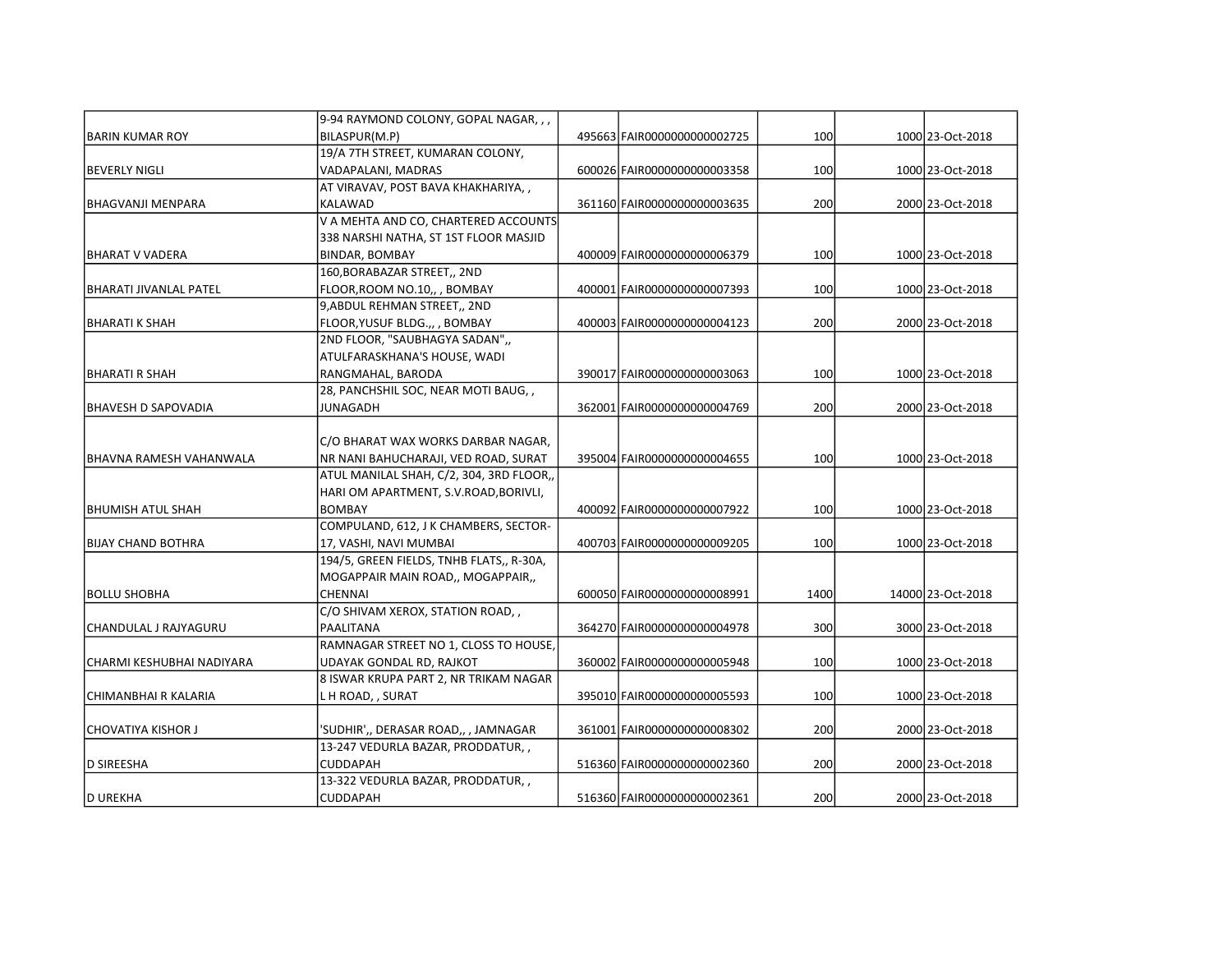|                           | "NISARG",31/B,SHRADDHA SOC.,, NEAR       |                             |      |                   |
|---------------------------|------------------------------------------|-----------------------------|------|-------------------|
|                           | SANGHVI RLY CROSSING,, NARANPURA,,       |                             |      |                   |
| DAKSHESH SHASHIKANT DESAI | AHMEDABAD                                | 380013 FAIR0000000000004579 | 100  | 1000 23-Oct-2018  |
| DALPAT N BARAIYA          | C/O G C O G E LTD, , , MANAVADAR         | 362630 FAIR0000000000001862 | 100  | 1000 23-Oct-2018  |
|                           | C/O A.A. GHADIALI, SARAF BAZAR, KADI, ,  |                             |      |                   |
| DARSHAN K PATEL           | KADI(N.G.)                               | 382715 FAIR0000000000002238 | 100  | 1000 23-Oct-2018  |
|                           | PLOT NO.11 BEHIND OLD NAIK, HIGH         |                             |      |                   |
| DATTATRAY K SONAVANI      | SCHOOL, DIST DHUJ, DHUJ                  | 425409 FAIR0000000000005035 | 100  | 1000 23-Oct-2018  |
|                           | 299, SHANKAR NAGAR, PALANPUR PATIA,      |                             |      |                   |
| DAXA H SHAH               | RANDAR ROAD, SURAT                       | 395009 FAIR0000000000002002 | 200  | 2000 23-Oct-2018  |
|                           | C/O ASHOK HARDWER, AT & PO               |                             |      |                   |
|                           | AMBLIYASAN, TA & DIST MEHSANA,           |                             |      |                   |
| DHARMENDRAKUMAR R PATEL   | AMBLIYASAN                               | 444444 FAIR0000000000004758 | 100  | 1000 23-Oct-2018  |
|                           | 14, JAYSHREE ROW HOUSE,, NR CADILA RLY   |                             |      |                   |
|                           | CROSSING, VATVA GIDC ROAD VATVA,         |                             |      |                   |
| DHARMISTHA H PATEL        | AHMEDABAD                                | 382445 FAIR0000000000000851 | 100  | 1000 23-Oct-2018  |
|                           |                                          |                             |      |                   |
|                           | 14, GANESH MARKET CHAWL, PANDURANG       |                             |      |                   |
| DHARMRAJ SHARMA           | WADI ROAD,, GOREGAON [E], BOMBAY         | 400063 FAIR0000000000005403 | 100  | 1000 23-Oct-2018  |
|                           | C/O SIL 510 BALARAMA BANDRA, KURLA       |                             |      |                   |
| IDIGANT B SHAH            | COMPLEX, BANDRA (E), BOMBAY              | 400051 FAIR0000000000002926 | 100  | 1000 23-Oct-2018  |
|                           | 386/F/17 MANDODARI, V P ROAD NEW         |                             |      |                   |
| DILIP GHADI               | BADAM WADI, , BOMBAY                     | 400004 FAIR0000000000006205 | 100  | 1000 23-Oct-2018  |
|                           | 11 NEW KHODIDAS'S CHAWL, ASARWA,,        |                             |      |                   |
| DINESH UTTAMLAL SHAH      | AHMEDABAD                                | 380016 FAIR0000000000001026 | 100  | 1000 23-Oct-2018  |
|                           | A-1, HARIKRISHNA SOCIETY,, PO. VADTAL,,  |                             |      |                   |
| DINESHBHAI RATILAL PATEL  | VADTAL.(TA.NADIAD)                       | 387375 FAIR0000000000007082 | 100  | 1000 23-Oct-2018  |
|                           | A-1, HARIKRISHNA SOCIETY,, PO.VADTAL,, , |                             |      |                   |
| İDINESHBHAI RATILAL PATEL | VADTAL, NADIAD.                          | 387375 FAIR0000000000007081 | 100  | 1000 23-Oct-2018  |
|                           | A-5 SWETAL PARK, OPP GOKUL ROW HOUSE,    |                             |      |                   |
| DIVYABEN UPADHYAY         | SATELITE, AHMEDABAD                      | 380015 FAIR0000000000000731 | 100  | 1000 23-Oct-2018  |
|                           | C/O GANI BHAI IVAKOT, RAHIM NAGAR        |                             |      |                   |
| IDUKAVAR DAYMA            | BLOCK NO-46/47, UNA, JUNA GADH           | 362560 FAIR0000000000001170 | 100  | 1000 23-Oct-2018  |
|                           | 113, AGRAWAL NAGAR, NAI BHOOMI, ,        |                             |      |                   |
| FAKIRCHAND GUPTA          | <b>INDORE</b>                            | 452001 FAIR0000000000003969 | 100  | 1000 23-Oct-2018  |
| <b>FARAKH AMIN</b>        | 42, PHEARS LANE, , , CALCUTTA            | 700073 FAIR0000000000002876 | 100  | 1000 23-Oct-2018  |
|                           |                                          |                             |      |                   |
|                           | 3, SHANTIMANI SOC.,, K.K. NAGAR,, BACK   |                             |      |                   |
| lGAJENDRABHAI PATEL       | RANNAPARK, GHATLODIYA, AHMEDABAD         | 380060 FAIR0000000000005380 | 100  | 1000 23-Oct-2018  |
|                           | 2 SAHAKAR SOCIETY, "SHAKTI KRUPA", OPP   |                             |      |                   |
| GANGAJI HIRJI GANGANI     | TEMPLE, RAJKOT                           | 360002 FAIR0000000000002284 | 100  | 1000 23-Oct-2018  |
|                           | 6, DILKHUSH SOCIETY, NARANPURA,,         |                             |      |                   |
|                           |                                          |                             |      |                   |
| IGARGI PATEL              | AHMEDABAD                                | 380013 FAIR0000000000000072 | 3000 | 30000 23-Oct-2018 |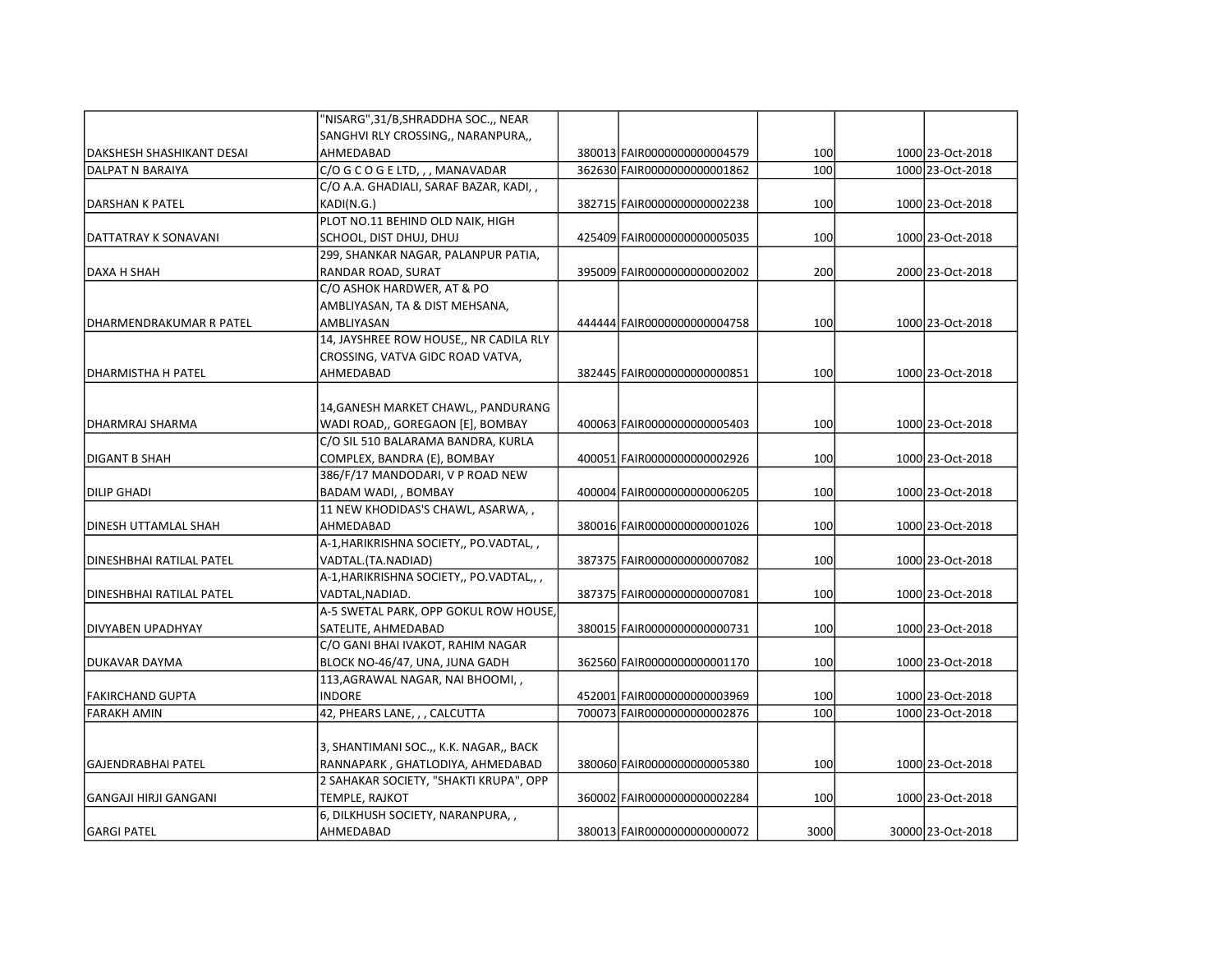|                            | GEETA DHEBANA NIRANJAN PRAKASH,         |                              |      |                   |
|----------------------------|-----------------------------------------|------------------------------|------|-------------------|
|                            | STATE BANK OF BIKANER AND JAIPUR,,      |                              |      |                   |
| <b>GEETA DHEBANA</b>       | <b>KHETRINAGA RAJ</b>                   | 333504 FAIR0000000000001484  | 100  | 1000 23-Oct-2018  |
| <b>GIRRAI SARAN GUPTA</b>  | B 208 JANTA COLONY, , , JAIPUR RAJ      | 302001 FAIR0000000000001433  | 100  | 1000 23-Oct-2018  |
|                            | C/O A.A. GHADIALI, SARAF BAZAR, KADI, , |                              |      |                   |
| GUNVANTILAL N PATEL        | KADI(N.G.)                              | 382715 FAIR0000000000002237  | 100  | 1000 23-Oct-2018  |
|                            | NO 65 1ST MAIN, LOWER PALACE            |                              |      |                   |
| H MEENAKUMARE              | ORCHARDS, , BANGLORE                    | 560003 FAIR0000000000002934  | 100  | 1000 23-Oct-2018  |
|                            | 103 KRISHNA PARK, B/H NYARI FILTER      |                              |      |                   |
| <b>HANSABEN R PATEL</b>    | PLANT, KALAWADA RD, RAJKOT              | 360005 FAIR0000000000001796  | 100  | 1000 23-Oct-2018  |
|                            | F/52, SATELLITE CENTER,                 |                              |      |                   |
|                            | PREMCHANDNAGAR ROAD, SATELLITE,         |                              |      |                   |
| HANSABEN TRIVEDI           | AHMEDABAD                               | 380015 FAIR0000000000004572  | 200  | 2000 23-Oct-2018  |
| <b>HARBANS BHATIA</b>      | 10-R MODEL TOWN, , , PANIPAT            | 444444 FAIR0000000000001344  | 100  | 1000 23-Oct-2018  |
| <b>HARESH K LILANI</b>     | PLOT 169 WARD 4-A, ADIPUR, , KUTCH      | 370205 FAIR0000000000002455  | 100  | 1000 23-Oct-2018  |
|                            | C/O. COMET LAUNDRY,, LIMDA LANE MAIN    |                              |      |                   |
| <b>HARILAL C BHAVSAR</b>   | ROAD,, , JAMNAGAR                       | 361001 FAIR0000000000007679  | 200  | 2000 23-Oct-2018  |
|                            | L-132, MAKER TOWERS,, CUFFE PARADE,,    |                              |      |                   |
| <b>HARISHKUMAR K DAVEY</b> | <b>MUMBAI</b>                           | 400005 FAIR0000000000008279  | 500  | 5000 23-Oct-2018  |
|                            | UNIRD, NANDI PARK, OP KRISHNA B/H P W   |                              |      |                   |
| HARSHA A PATEL             | D WATER, RAJKOT                         | 360005 FAIR0000000000001801  | 100  | 1000 23-Oct-2018  |
|                            | 124, YASHKUNJ SOCIETY,, GHATLODIA,,     |                              |      |                   |
| HARSHAD K PATEL            | AHMEDABAD                               | 380061 FAIR0000000000007222  | 200  | 2000 23-Oct-2018  |
|                            | V.A.MEHTA (C.A.), 338, NARSHINATHA      |                              |      |                   |
|                            | STREET, 1ST FLOOR, MASJID BUNDER,       |                              |      |                   |
| HASMUKH V VADERA           | <b>BOMBAY</b>                           | 400009 FAIR0000000000006381  | 100  | 1000 23-Oct-2018  |
|                            | 24/A SUKHANAND CHAWL,, 2ND FLOOR,       |                              |      |                   |
|                            | R.N. 31/32, C.P.TANK,, KHATTAR GALI,,   |                              |      |                   |
| HEENA AGRAWAL              | <b>MUMBAI</b>                           | 400004 FAIR0000000000008112  | 1000 | 10000 23-Oct-2018 |
|                            | 302, TRIMURTI APT, KAILASH NAGAR        |                              |      |                   |
| HEENA MAHENDRA SHAH        | SAGRAMPURA, , SURAT                     | 395002 FAIR0000000000005476  | 100  | 1000 23-Oct-2018  |
|                            | 202 B ANAND NAGAR, FORJET STREET,,      |                              |      |                   |
| <b>HEMANT ARVIND SHAH</b>  | <b>BOMBAY</b>                           | 400036 FAIR0000000000002754  | 100  | 1000 23-Oct-2018  |
|                            | 72, IN SIDE HATI POLE, C/O. MEHTA       |                              |      |                   |
| <b>HEMANT NAHAR</b>        | AGENCIES, , UDAIPUR                     | 313001 FAIR0000000000003395  | 100  | 1000 23-Oct-2018  |
|                            | 61, RIDDHI SOC.,, NR. GYANJYOT SCHOOL,, |                              |      |                   |
| İHIRABHAI PATEL            | GHATLODIYA, AHMEDABAD                   | 380061 FAIR0000000000001103  | 100  | 1000 23-Oct-2018  |
|                            | 8, RAMESHWAR SOC, NEAR KAPODRA CHAR     |                              |      |                   |
| ISHWARBHAI R PATEL         | RASTA, VARACHA ROAD, SURAT              | 395006 FAIR0000000000006095  | 100  | 1000 23-Oct-2018  |
|                            | 901,"TUSHAR" 915 FLOOR,, A ROAD,        |                              |      |                   |
| JAGANNATH K JADHAV         | CHURCHGATE, BOMBAY                      | 400020 FAIR0000000000005521  | 100  | 1000 23-Oct-2018  |
|                            | KHANDELWAL AUTO PARTS,, PURANA          |                              |      |                   |
| lJAGDISH NARAIN            | GHAT,, KHANIA AGRA ROAD, JAIPUR         | 302003 FAIR00000000000001613 | 100  | 1000 23-Oct-2018  |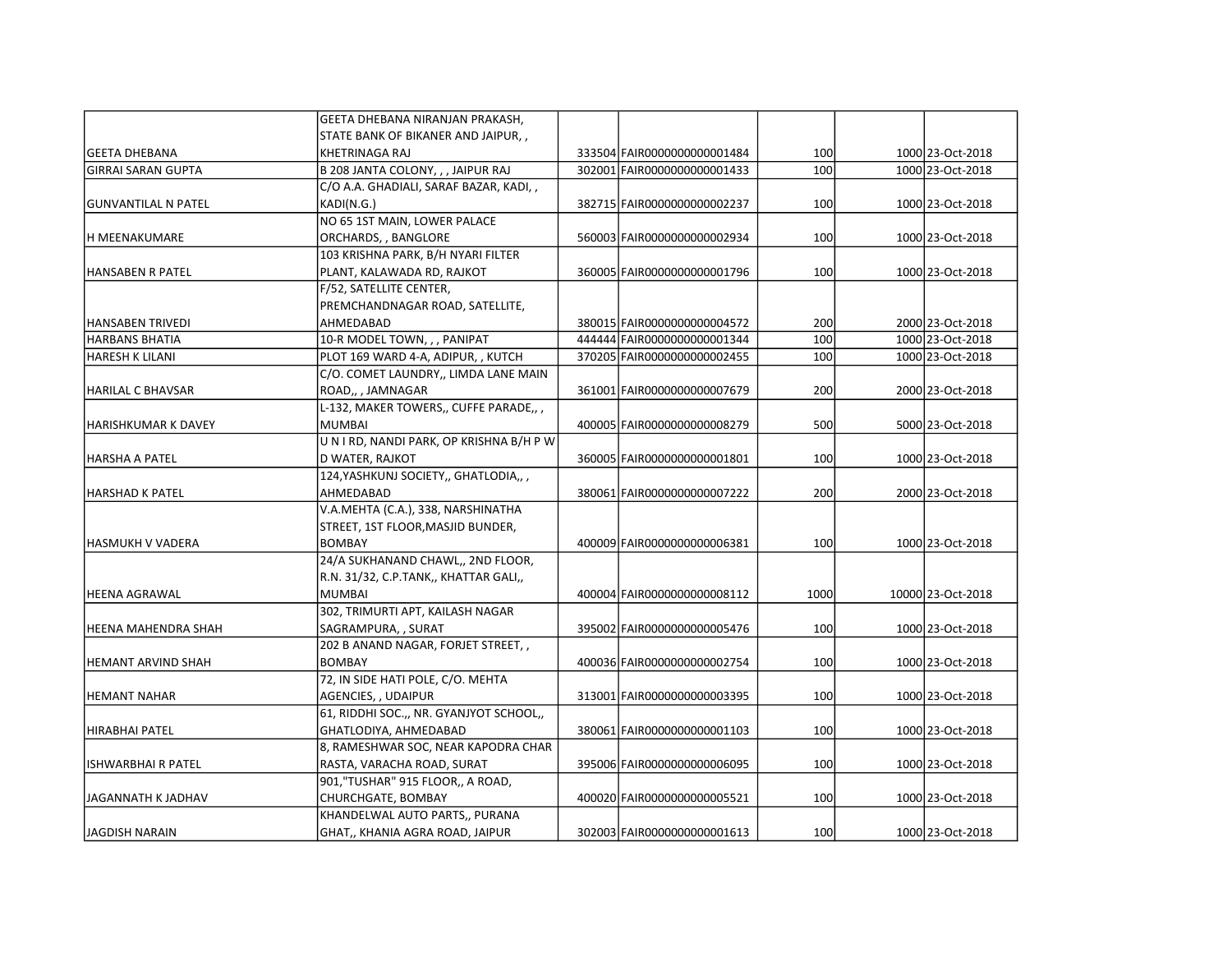| JAI SINGH                 | MODIPURAM, , , MEERUT U P                 | 250110 FAIR0000000000000568 | 200 | 2000 23-Oct-2018 |
|---------------------------|-------------------------------------------|-----------------------------|-----|------------------|
|                           | H.NO.12/2662 VANKI BORDI, DR KAVINA'S     |                             |     |                  |
| JAL ARDESHIR DAVAR        | ST, , SURAT                               | 395003 FAIR0000000000001821 | 100 | 1000 23-Oct-2018 |
|                           | 2, HARE HAR SOCIETY, KALAWAD ROAD,        |                             |     |                  |
| JANTILAL DARSANDIA        | 'KAMAL BENDU', RAJKOT                     | 360001 FAIR0000000000004027 | 200 | 2000 23-Oct-2018 |
|                           | ATUL MANILAL SHAH, C/2,304, 3RD FLOOR,    |                             |     |                  |
|                           | HARI OM APARTME, S.V.ROAD, BORIVLI        |                             |     |                  |
| JARANA ATUL SHAH          | (W),, BOMBAY                              | 400092 FAIR0000000000007925 | 100 | 1000 23-Oct-2018 |
|                           | C/O A.A. GHADIALI, SARAF BAZAR, KADI, ,   |                             |     |                  |
| JAYANTIBHAI N PATEL       | KADI(N.G.)                                | 382715 FAIR0000000000002236 | 100 | 1000 23-Oct-2018 |
|                           |                                           |                             |     |                  |
|                           | INVESTMENT SERVICE,, TULSHI SHOPING       |                             |     |                  |
| JAYANTILAL LALJI JIVANI   | CENTRE, SHOP 1,, NAVA DELA ROAD,, MORBI   | 363641 FAIR0000000000007626 | 300 | 3000 23-Oct-2018 |
|                           | 2 RAMNAGAR MARUTI, GONDAL ROAD,,          |                             |     |                  |
| JAYANTILAL PANDYA         | <b>RAJKOT</b>                             | 360004 FAIR0000000000003631 | 100 | 1000 23-Oct-2018 |
|                           | 1201, VANIYAWAD,, LUHARSHARI,             |                             |     |                  |
| JAYESH AMBALAL PATEL      | SARASPUR, AHMEDABAD                       | 380018 FAIR0000000000000739 | 100 | 1000 23-Oct-2018 |
|                           | C/O DR J K PANSURIA, D/18 MEDICAL         |                             |     |                  |
| JETHALAL PANSURIA         | CAMPUS, , JAMNAGAR                        | 361008 FAIR0000000000004823 | 100 | 1000 23-Oct-2018 |
|                           | 28, SHARADIDHAM SOC, VARACHHA ROAD,       |                             |     |                  |
| JINABHAI ODHAYAJI LAKHANI | SHIRADIDHAM, SURAT                        | 395006 FAIR0000000000004812 | 100 | 1000 23-Oct-2018 |
| JYOTI CHAWLA              | B-275, MAJLIS PARK, STREET NO 3, , DELHI  | 110033 FAIR0000000000000570 | 300 | 3000 23-Oct-2018 |
|                           | 3, 33RD STREET,, NANGANALLUR,,,           |                             |     |                  |
| lK ANANTHASAYANAM         | <b>CHENNAI</b>                            | 600061 FAIR0000000000008204 | 100 | 1000 23-Oct-2018 |
|                           | D. NO. 44/86-A, ROZA STREET, PRAKASH      |                             |     |                  |
| K NAJHUNNISHA             | NAGAR, , KURNOOL                          | 518001 FAIR0000000000001645 | 100 | 1000 23-Oct-2018 |
|                           | C/O. LT COL R. S. PRASAD,, 25 INF DIV SIG |                             |     |                  |
| KALPANA PRASAD            | REGT, , C/O 56 APO                        | 444444 FAIR0000000000007772 | 200 | 2000 23-Oct-2018 |
| KAMINI M SAKARIA          | 102 VITHAL WADI, , , BOMBAY               | 400002 FAIR0000000000005419 | 100 | 1000 23-Oct-2018 |
|                           | 13 JALARAM SOCIETY, B/H ASHAPURI          |                             |     |                  |
| <b>KAMLESH PAREKH</b>     | TEMPLE, , NAVSARI                         | 396445 FAIR0000000000005099 | 100 | 1000 23-Oct-2018 |
|                           |                                           |                             |     |                  |
|                           | A-& RANG TARANG APPT.,, NR., SHREYAS      |                             |     |                  |
| KANTABEN K PATEL          | CROSSING,, AMBAVADI, AHMEDABAD            | 380015 FAIR0000000000004774 | 100 | 1000 23-Oct-2018 |
|                           | C/O 56 KAMATHIPURA, 4TH LANE SHOP NO      |                             |     |                  |
| KANTADEVI C JAIN          | 4, AZIZBLDG, BOMBAY                       | 400008 FAIR0000000000002605 | 100 | 1000 23-Oct-2018 |
|                           |                                           |                             |     |                  |
| KANTILAL BHIKHALAL SHAH   | AT & POST VAGHLI, TA.SAMI, , MEHASANA     | 384240 FAIR0000000000006433 | 100 | 1000 23-Oct-2018 |
|                           | C/O ASHAPURA ELECTRIKLS, BHAVANI          |                             |     |                  |
| KARSANKUMAR G THAKKAR     | ROAD, HARIJ, HARIJ                        | 384240 FAIR0000000000006434 | 100 | 1000 23-Oct-2018 |
|                           | 9, ABDUL REHMAN STREET,, 2ND              |                             |     |                  |
| KETAN A SHAH              | FLOOR, YUSUF BLDG.,, , BOMBAY             | 400003 FAIR0000000000004119 | 200 | 2000 23-Oct-2018 |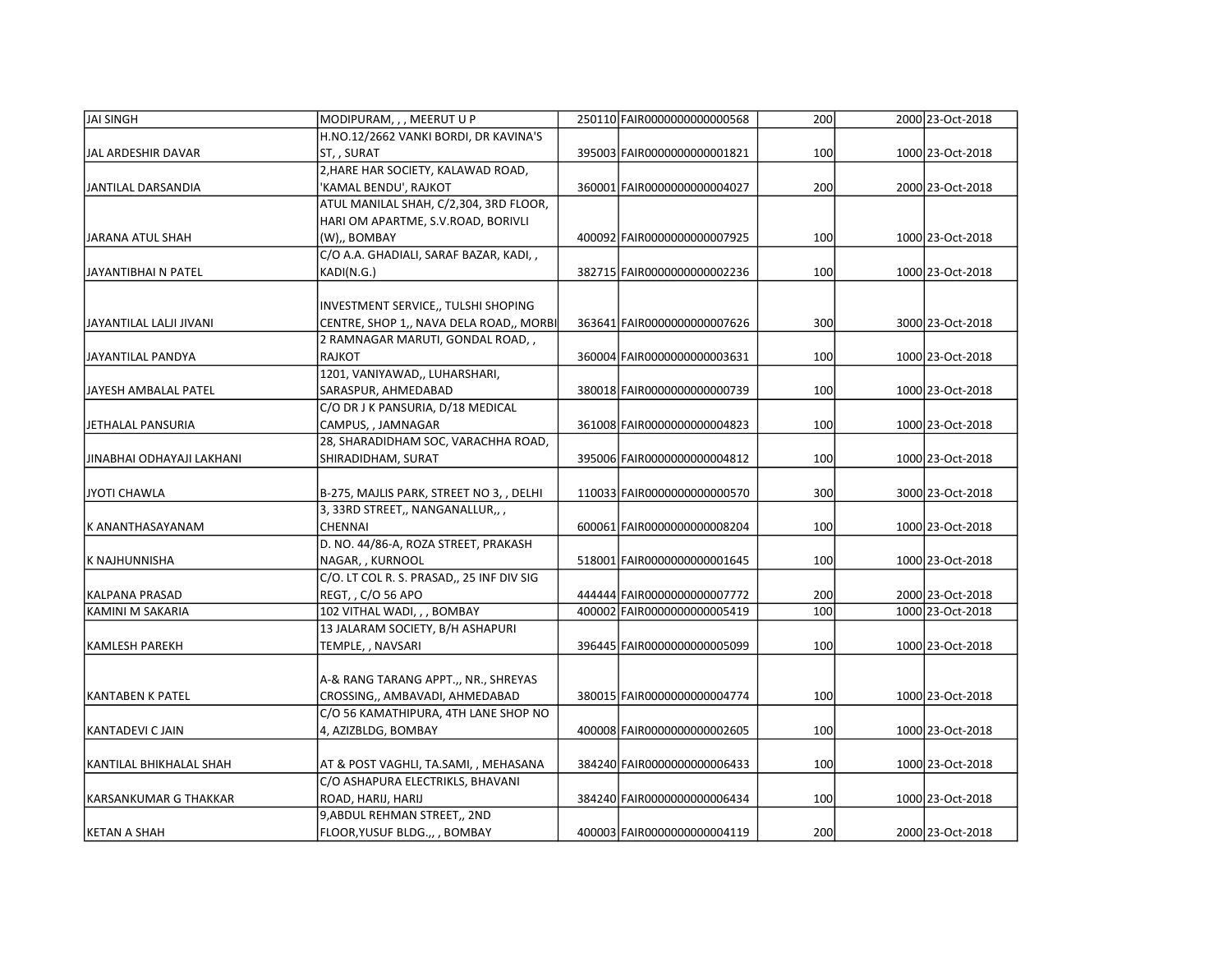|                                   | 74 KOHINUR SOC, VARACHHA ROAD,,           |                              |     |                  |
|-----------------------------------|-------------------------------------------|------------------------------|-----|------------------|
| KHIMJI BHAI A NAROLA              | <b>SURAT</b>                              | 395006 FAIR0000000000004813  | 100 | 1000 23-Oct-2018 |
|                                   |                                           |                              |     |                  |
|                                   | A-& RANG TARANG APPT.,, NR., SHREYAS      |                              |     |                  |
| IKHIMJIBHAI J PATEL               | CROSSING,, AMBAVADI, AHMEDABAD            | 380015 FAIR0000000000004775  | 100 | 1000 23-Oct-2018 |
| KIRAN AGARWAL                     | 105, HARIOM MARKET, RING ROAD, , SURAT    | 395002 FAIR0000000000001182  | 400 | 4000 23-Oct-2018 |
|                                   | H K AGRO LIMITED, 201, ANIKET, C G ROAD,  |                              |     |                  |
| <b>KIRAN GARG</b>                 | NAVRANGPURA, AHMEDABAD                    | 380009 FAIR0000000000000475  | 100 | 1000 23-Oct-2018 |
| KIRANDEVI JAIN                    | 129, VIRNAGAR, JAIN COLONY, , DELHI       | 110002 FAIR0000000000000331  | 100 | 1000 23-Oct-2018 |
|                                   |                                           |                              |     |                  |
| KISHAN MOTWANI                    | 'SIDIK MAHAL", RAMNATH PARA, , RAJKOT     | 360001 FAIR0000000000002818  | 100 | 1000 23-Oct-2018 |
|                                   | 13, MOTIBAG SOCIETY, NR. LALITA SOCIETY   |                              |     |                  |
|                                   | B/H CHOKSIPARK, BHADVATNAGAR VATVA        |                              |     |                  |
| KOKILA GHEVARIYA                  | ROAD, AHMEDABAD                           | 444444 FAIR0000000000006073  | 100 | 1000 23-Oct-2018 |
|                                   |                                           |                              |     |                  |
| LAKSHMI NARAYANA PENTI            | 2-10-863 CHAITANYAPURI, , , KARIMNAGAR    | 505002 FAIR0000000000004315  | 100 | 1000 23-Oct-2018 |
|                                   | H. NO. 9 C-1 MIDC, MIRJOLE, , RATNAGIRI - |                              |     |                  |
| LALIT MENGHNANI                   | <b>MAH</b>                                | 415639 FAIR0000000000005032  | 200 | 2000 23-Oct-2018 |
|                                   | 93 BHAGUNAGAR SOC, MATAWADI, L H          |                              |     |                  |
| LALLUBHAI R PATEL                 | ROAD, , SURAT                             | 395006 FAIR0000000000005540  | 100 | 1000 23-Oct-2018 |
|                                   | "NISARG" 31/B SHRADDHA SOC.,, NEAR        |                              |     |                  |
|                                   | SANGHVI RLY. CROSSING,, NARANPURA,        |                              |     |                  |
| LATA MAHESH DESAI                 | AHMEDABAD                                 | 380013 FAIR0000000000004582  | 200 | 2000 23-Oct-2018 |
|                                   | 22, MATHUSHA STREET,, 1ST FLOOR,, SUVEN   |                              |     |                  |
| LEELA J MEHTA                     | WELLS,, MADRAS                            | 600001 FAIR0000000000000710  | 100 | 1000 23-Oct-2018 |
|                                   | "NISARG" 31/B SHRADDHA SOC.,, NEAR        |                              |     |                  |
|                                   | SANGHVI RLY. CROSSING,, NARANPURA,        |                              |     |                  |
| llilavati shailesh Desai          | AHMEDABAD                                 | 380013 FAIR0000000000004584  | 100 | 1000 23-Oct-2018 |
|                                   | QUARTER 1B, STREET 17,, SECTOR : 5,, ,    |                              |     |                  |
| M PRABHAKAR                       | <b>BHILAINAGAR</b>                        | 490006 FAIR00000000000008025 | 100 | 1000 23-Oct-2018 |
|                                   | 23, PUBLIC CO-OPERATIVE HOUSING SOC,      |                              |     |                  |
|                                   | BEHIND DUTTA MEGHE POLYTECHNIC,,          |                              |     |                  |
| lMADHURI MANOJ NAGPURKAR          | KOTWALNAGAR,, NAGPUR                      | 440022 FAIR0000000000008790  | 100 | 1000 23-Oct-2018 |
|                                   |                                           |                              |     |                  |
|                                   | FALAH ITTEFAQ INVESTMENTS LTD., MAKLAI    |                              |     |                  |
|                                   | PARK, 'B' WING,1ST FLR. FLAT, 3, 242/253  |                              |     |                  |
| MAHAFIZ CREDIT AND INVESTMENT I P | BAZAR ROAD, BANDRA(WEST, BOMBAY           | 400050 FAIR0000000000007915  | 100 | 1000 23-Oct-2018 |
|                                   |                                           |                              |     |                  |
|                                   | C/O. P K THAKKAR, 413/23, ALKA SHOPING,   |                              |     |                  |
| lMAHENDRA J THAKKAR               | SHAHEALAM, TOLNAKA, AHMEDABAD             | 380022 FAIR0000000000003333  | 100 | 1000 23-Oct-2018 |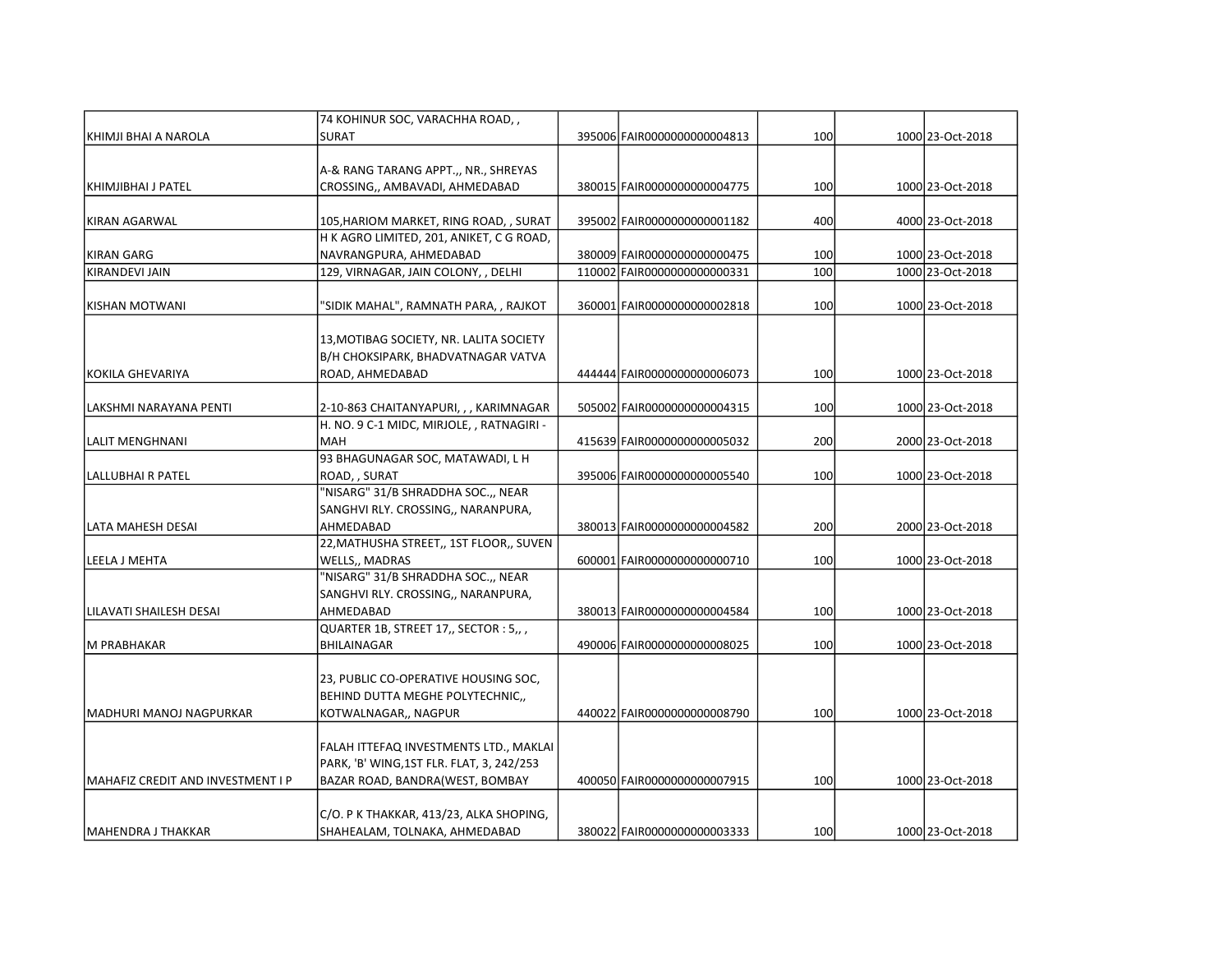|                               | 414, SHALIMAR COMPLEX, CHURCH LANE, M    |                              |     |                  |
|-------------------------------|------------------------------------------|------------------------------|-----|------------------|
| MAHENDRA KUMAR BAID           | I ROAD, , JAIPUR                         | 302006 FAIR0000000000003255  | 100 | 1000 23-Oct-2018 |
|                               | 302, TRIMURTI APT, KAILASH NAGAR         |                              |     |                  |
| MAHENDRA POPATLAL SHAH        | SAGRAMPURA, , SURAT                      | 395002 FAIR0000000000005475  | 100 | 1000 23-Oct-2018 |
|                               | "NISARG" 31/B SHRADDHA SOC.,, NEAR       |                              |     |                  |
|                               | SANGHVI RLY. CROSSING,, NARANPURA,       |                              |     |                  |
| MAHESH CHANDUBHAI DESAI       | AHMEDABAD                                | 380013 FAIR0000000000004581  | 200 | 2000 23-Oct-2018 |
|                               | 33, VIVEKANAND SOCIETY,, , , AT VISNAGAR |                              |     |                  |
| MAHESH S PATEL                | (N.G.)                                   | 384315 FAIR0000000000007734  | 100 | 1000 23-Oct-2018 |
|                               | GADHIYA COAL DIPO,, AZAD CHOCK,,,        |                              |     |                  |
| MAHESHKUMAR GOPALJI           | SAVARKUNDLA                              | 364515 FAIR0000000000007467  | 300 | 3000 23-Oct-2018 |
|                               | II `A' ROAD, TULSI BHAWAN, NR ARYA       |                              |     |                  |
| MAMTA LOONKER                 | SANAJ, SARDARPURA, , JODHPUR             | 342003 FAIR0000000000006522  | 100 | 1000 23-Oct-2018 |
| <b>MANGALA BAFNA</b>          | 41/C GANESH PETH, , , PUNE               | 411002 FAIR0000000000003590  | 100 | 1000 23-Oct-2018 |
|                               | 8, RAMESHWAR SOC, NEAR KAPODRA CHAR      |                              |     |                  |
| MANIBEN I PATEL               | RASTA, VARACHA ROAD, SURAT               | 395006 FAIR0000000000006096  | 100 | 1000 23-Oct-2018 |
|                               |                                          |                              |     |                  |
|                               | 2B/2 SHRUTIKUNJ SOC.,, OPP AMARJYOT      |                              |     |                  |
| MANISHA B GAURJAR             | SOC.,, MANI NAGAR (EAST), AHMEDABAD      | 380008 FAIR0000000000005754  | 100 | 1000 23-Oct-2018 |
|                               | IMPERIAL SALES CORPORATION, 196/7        |                              |     |                  |
|                               | CBTHAN SINGH NAGAR, M ROAD ANAND         |                              |     |                  |
| MANMOHAN SINGH                | PARBAT, NEW DELHI                        | 110005 FAIR0000000000000333  | 100 | 1000 23-Oct-2018 |
|                               | MAHASAGAR HOTEL, TOWER ROAD,,            |                              |     |                  |
| MANOJKUMAR GAJIPARA           | AMRELI                                   | 365601 FAIR0000000000001844  | 100 | 1000 23-Oct-2018 |
|                               | 5, BIPIN COMPLEX, MANHAR INVESTMENT,     |                              |     |                  |
|                               | OPP.CIVIL HOSPITAL,, ASARWA,,            |                              |     |                  |
| MANSUKHBHAI HANSRAJBHAI PATEL | AHMEDABAD                                | 380016 FAIR0000000000007486  | 100 | 1000 23-Oct-2018 |
|                               | B-40, SURJIT SOCIETY,, THAKKARNAGAR      |                              |     |                  |
| MANSUKHBHAI R HARKHANI        | ROAD,, AHMEDABAD                         | 382350 FAIR0000000000007743  | 100 | 1000 23-Oct-2018 |
|                               | 14 SARVODAY SOCIETY, MANDAL ROAD,        |                              |     |                  |
| MANSUKHLAL VORA               | VIRAMGAM, AHMEDABAD                      | 382150 FAIR00000000000004198 | 100 | 1000 23-Oct-2018 |
|                               | H K AGRO LIMITED, 201, ANIKET, C G ROAD, |                              |     |                  |
| MEENA KARNANI                 | NAVRANGPURA, AHMEDABAD                   | 380009 FAIR00000000000001574 | 100 | 1000 23-Oct-2018 |
|                               |                                          |                              |     |                  |
|                               | 5-SARVANTI SOCIETY,, BEHIND UMIYAPARK    |                              |     |                  |
| İMINABEN R CHIKHALIYA         | SOCIETY,, , SURENDRANAGAR                | 363001 FAIR0000000000007627  | 100 | 1000 23-Oct-2018 |
|                               |                                          |                              |     |                  |
|                               | 14, GANESH MARKET CHAWL,, PANDURANG      |                              |     |                  |
| MITHLESH SHARMA               | WADI ROAD,, GOREGAON [E], BOMBAY         | 400063 FAIR0000000000005404  | 100 | 1000 23-Oct-2018 |
|                               |                                          |                              |     |                  |
|                               | C/O TODI STORE,, 18 KISHAN LAL BURMAN    |                              |     |                  |
| IMOHAN LAL BAJAJ              | ROAD, SALKIA, BANDHAGHAT, HOWRAH         | 711106 FAIR0000000000002802  | 100 | 1000 23-Oct-2018 |
|                               |                                          |                              |     |                  |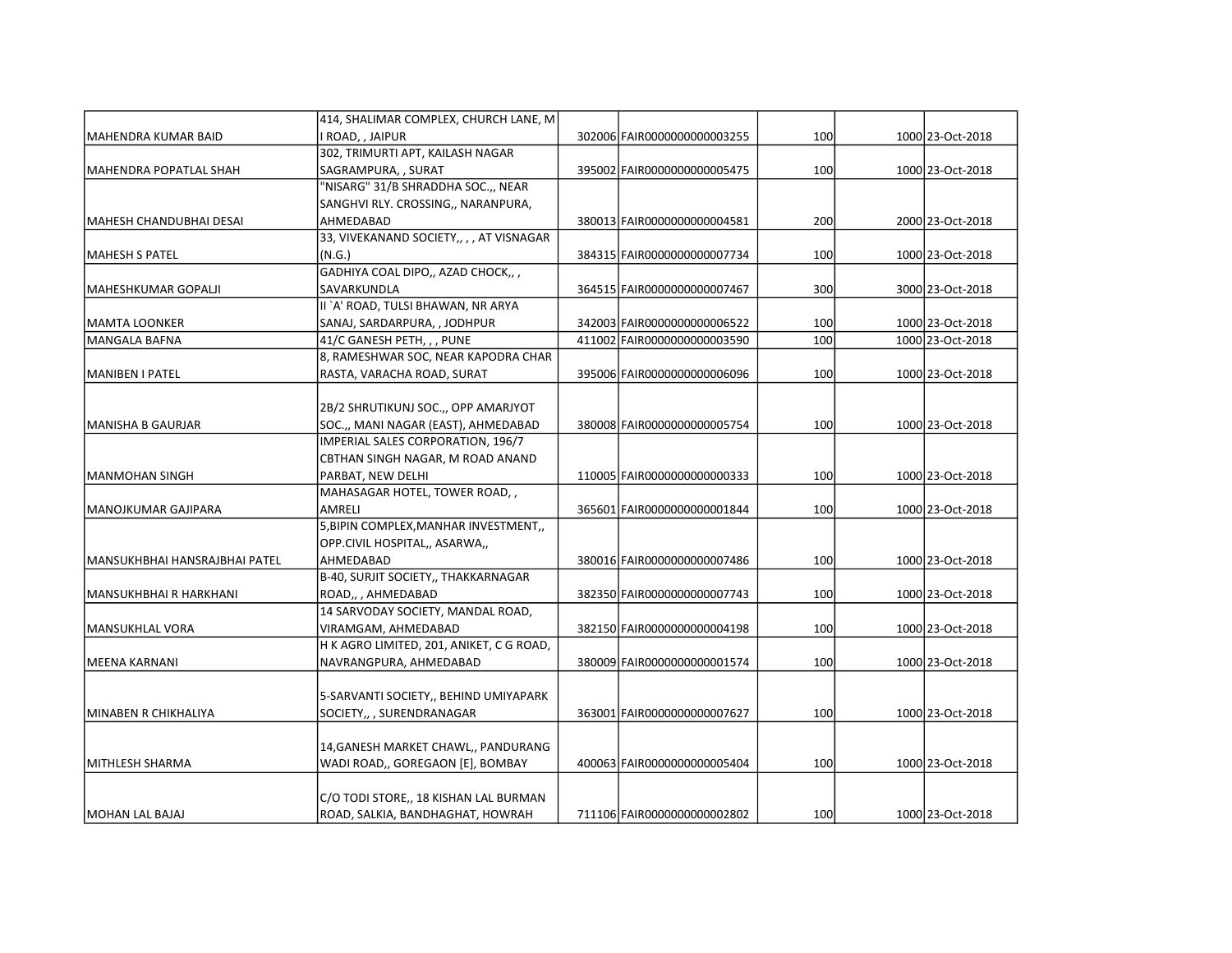|                            | A-1017 LOWER GROUND TEXTILE, TOWER       |                              |     |                  |
|----------------------------|------------------------------------------|------------------------------|-----|------------------|
| MUKESH KUMAR JAIN          | RING ROAD, , SURAT                       | 395002 FAIR0000000000004092  | 100 | 1000 23-Oct-2018 |
|                            | 2070/71, SHREEJI KRUPA 2ND FLOOR,        |                              |     |                  |
| MUKTILAL K MEHTA           | HATFLIA HARIPURA,, SURAT                 | 395003 FAIR00000000000001923 | 100 | 1000 23-Oct-2018 |
|                            | VILL.PO- BIRA BALLAVPARA, DT-NORTH 24    |                              |     |                  |
| NAMITA BISWAS              | PARGANAS, , WEST BENGAL                  | 444444 FAIR0000000000000549  | 200 | 2000 23-Oct-2018 |
|                            | 307, MANGAL MURTI, 3RD FLOOR,, NEAR      |                              |     |                  |
|                            | SHIV CINEMA,, ASHRAM ROAD,,              |                              |     |                  |
| NANDITA GANDHI             | AHMEDABAD                                | 380009 FAIR0000000000004424  | 100 | 1000 23-Oct-2018 |
|                            | 17-KIRTIKUNJ SOCIETY, O/S-SHAHPUR GATE   |                              |     |                  |
| NATVERLAL PANCHAL          | DHOBIGHAT ROAD, , AHMEDABAD              | 380004 FAIR00000000000001243 | 100 | 1000 23-Oct-2018 |
|                            | 4/1651 JAYESH & CO, SARDAR MARKET RING   |                              |     |                  |
| <b>NAVIN DALAL</b>         | ROAD, , SURAT                            | 395003 FAIR0000000000003348  | 100 | 1000 23-Oct-2018 |
|                            | A/22, EKTA TOWERS, VASNA BERAGE ROAD,    |                              |     |                  |
| NAYANA MEHTA               | VASANA, AHMEDABAD                        | 380007 FAIR0000000000004184  | 100 | 1000 23-Oct-2018 |
|                            | W/O ANIL KUMAR BIMAL, CHIEF JUDICAL      |                              |     |                  |
| NEELAM RANI BIMAL          | MAGISTRATE, , NARNAUL                    | 123001 FAIR0000000000000427  | 100 | 1000 23-Oct-2018 |
|                            | H K AGRO LIMITED, 201, ANIKET, C G ROAD, |                              |     |                  |
| NEELAM SHARMA              | NAVRANGPURA, AHMEDABAD                   | 380009 FAIR0000000000001591  | 100 | 1000 23-Oct-2018 |
|                            | 39/462, ABHINAY APARTMENT,               |                              |     |                  |
|                            | KRISHNANAGAR ROAD,, SAIJPUR,,            |                              |     |                  |
| NEETA SHAH                 | AHMEDABAD                                | 382345 FAIR0000000000005451  | 200 | 2000 23-Oct-2018 |
|                            |                                          |                              |     |                  |
|                            | FELTHAM HOUSE 1ST FLOOR, J N HEREDIA     |                              |     |                  |
| INEMNATH JARIA             | MARG, BALLARD ESTATE, BOMBAY             | 400038 FAIR0000000000003285  | 300 | 3000 23-Oct-2018 |
|                            | 12 UPVAN SOCI, OPP VIKRAM CINEMA, , AT   |                              |     |                  |
| NIKESHKUMAR B SHAH         | VISNAGAR                                 | 384315 FAIR0000000000003556  | 100 | 1000 23-Oct-2018 |
|                            | 24 SARTHI VIBHAG-2, SURDHARA CIRCLE,     |                              |     |                  |
| NIRAJ C DAGLI              | THALTEJ,                                 | 380059 FAIR00000000000008211 | 100 | 1000 23-Oct-2018 |
|                            | 115/1, AVANI TEXTILE, ANAND SHOPPING     |                              |     |                  |
|                            | CENTRE, GOLWAD, RATANPOLE,               |                              |     |                  |
| İNITUBEN RATILAL VORA      | AHMEDABAD                                | 380001 FAIR0000000000003944  | 100 | 1000 23-Oct-2018 |
|                            | 302, MEGHDOOT, ROYAL PARK, KALAWAD       |                              |     |                  |
| ONKAR SINGH BHABRA         | ROAD, RAJKOT                             | 360005 FAIR0000000000005175  | 100 | 1000 23-Oct-2018 |
|                            | 10 NISHANT BUNGLOWS-1, OPP BILESHWAR     |                              |     |                  |
|                            | MAHADEV MANDIR, NR SHYAMAL CROSS         |                              |     |                  |
| <b>PALLAVI K MEHTA</b>     | ROAD SATELLITE,                          | 380015 FAIR0000000000005258  | 400 | 4000 23-Oct-2018 |
|                            | SHREE SHIDHNATH JEWELLERS, MOTI          |                              |     |                  |
|                            | BAZAR, KANSARA SHERI NAKA, PALANPUR      |                              |     |                  |
| lPANABEN MOGHAJIBHAI PATEL | $($ ) $BK$ )                             | 385001 FAIR0000000000006126  | 100 | 1000 23-Oct-2018 |
|                            | JAGNATH BUDHAWARI, NR PILI MARBAT        |                              |     |                  |
| IPANDURANG WARWATKAR       | CHOWK, , NAGPUR                          | 440002 FAIR00000000000001256 | 100 | 1000 23-Oct-2018 |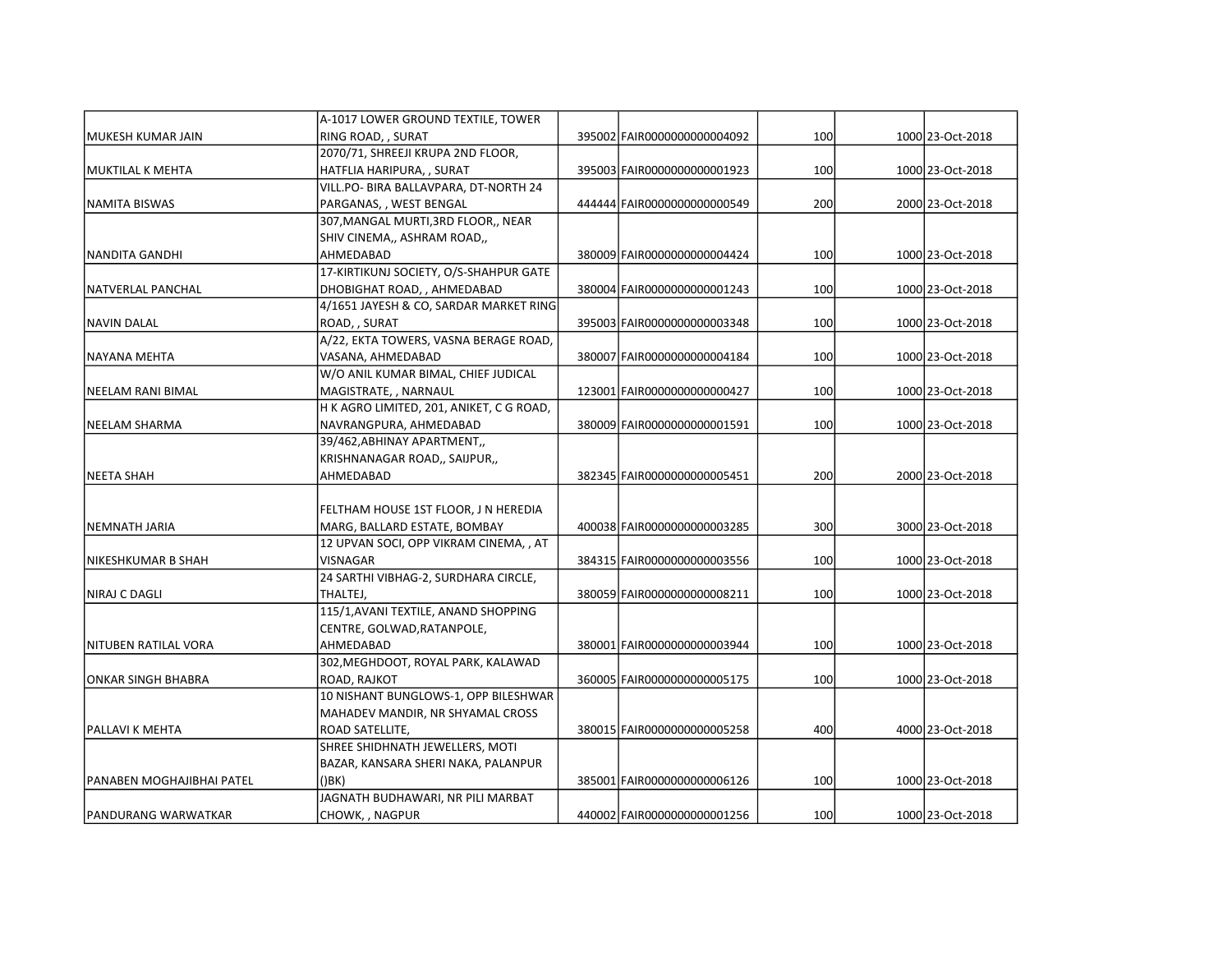|                                | B-19/F2 VIGYANAPURI, H.B. QUARTERS,                                    |                              |     |                  |
|--------------------------------|------------------------------------------------------------------------|------------------------------|-----|------------------|
| PANDURANGA REDDY M             | VIDYANAGAR, HYDERABAD                                                  | 500044 FAIR0000000000001623  | 100 | 1000 23-Oct-2018 |
|                                |                                                                        |                              |     |                  |
|                                | 28, JAYHIND SOCIETY, JAHANGIRPURA,, NEAR                               |                              |     |                  |
| PATEL ARVINDBHAI VITHALDAS     | MOHAN CINEMA,, ASARWA,, AHMEDABAD                                      | 380016 FAIR0000000000007487  | 100 | 1000 23-Oct-2018 |
|                                |                                                                        |                              |     |                  |
| PAVNEET SINGH                  | 11 B MADHUR APARTMENTS, M INDER<br>BULLAUK, OLD ROHTAK ROAD, NEW DELHI | 444444 FAIR0000000000001313  | 200 | 2000 23-Oct-2018 |
|                                | C/O MANGALDEEP, 25, SARIWALA MARKET,                                   |                              |     |                  |
| PAYAL SHAH                     | <b>BHAGAL, SURAT</b>                                                   | 395003 FAIR0000000000003351  | 100 | 1000 23-Oct-2018 |
|                                | A 1 JAIN APPARTMENT, OPP TRUPTI                                        |                              |     |                  |
| <b>PINAL K JHAVERI</b>         | SOCIETY, BHATIA, AHMEDABAD                                             | 380007 FAIR00000000000000858 | 100 | 1000 23-Oct-2018 |
|                                |                                                                        |                              |     |                  |
| POOJA H LILANI                 | PLOT NO 169 WARD 4-A, ADIPUR, , KUTCH                                  | 370205 FAIR0000000000002454  | 100 | 1000 23-Oct-2018 |
|                                | 8/1721 KOLSHAWALA BLDG, 3RD FLOOR                                      |                              |     |                  |
| PRABHA POPATLAL SHAH           | GOPIPURA, , SURAT                                                      | 395001 FAIR0000000000005477  | 100 | 1000 23-Oct-2018 |
|                                | H NO.830-A/ MIG H B COLONY, SECTOR 29,                                 |                              |     |                  |
| PRAMILA MIRANI                 | HARYANA, FARIDABAD                                                     | 121002 FAIR00000000000001299 | 100 | 1000 23-Oct-2018 |
|                                | TYPE III C G S COLONY, FLAT NO 102,                                    |                              |     |                  |
| PRASHANT FULCHAND PATEL        | WADALA W, BOMBAY                                                       | 400031 FAIR0000000000005417  | 100 | 1000 23-Oct-2018 |
|                                | C/O K B TRADERS & CO, MAHENDRA                                         |                              |     |                  |
| PRAVINA ASHOK MEHTA            | BHUWAN, BHID BAZAR BHUJ, GUJARAT                                       | 444444 FAIR00000000000001913 | 300 | 3000 23-Oct-2018 |
|                                | 34-MANI BAG SOCIETY, KATAR GAM ROAD,                                   |                              |     |                  |
| PRAVINBHAI POPATBHAI LIMBASIYA | KUNJ GALI, SURAT                                                       | 395004 FAIR00000000000004652 | 100 | 1000 23-Oct-2018 |
|                                | JAYANTH SUPER MARKET, DHEBAR ROAD,, ,                                  |                              |     |                  |
| PRAVINCHANDRA G GADHIA         | <b>RAJKOT</b>                                                          | 360001 FAIR0000000000007996  | 100 | 1000 23-Oct-2018 |
|                                | ANKUR PARK ANNIE BESANT HALL,                                          |                              |     |                  |
| PRAVINCHANDRA K MEPANI         | NANABHAI ROAD, SONIFALIA, SURAT                                        | 395001 FAIR0000000000005918  | 100 | 1000 23-Oct-2018 |
|                                | 6, VISHVESHVAR SOC, VARACHHA ROAD,                                     |                              |     |                  |
| IPRAVINKUMAR R KEVADIA         | B/H GURU NAGAR SOC, , SURAT                                            | 395006 FAIR00000000000005538 | 200 | 2000 23-Oct-2018 |
|                                |                                                                        |                              |     |                  |
|                                | C/55,3RD FLOOR, INDRALOK,, OLD                                         |                              |     |                  |
| PRITI PREMAL GANDHI            | NAGARDAS ROAD,, ANDHERI[E],, BOMBAY                                    | 400069 FAIR0000000000006085  | 200 | 2000 23-Oct-2018 |
|                                | 307, MANGAL MURTI, 3RD FLOOR,, NEAR                                    |                              |     |                  |
|                                | SHIV CINEMA,, ASHRAM ROAD,,                                            |                              |     |                  |
| PUSHPABEN GANDHI               | AHMEDABAD                                                              | 380009 FAIR00000000000004425 | 100 | 1000 23-Oct-2018 |
|                                | C/O ASSAM HARYANA ROAD WAYS, KEDAR                                     |                              |     |                  |
| PUSPA DEVI GUPTA               | ROAD, , GUWAHATI                                                       | 781001 FAIR0000000000001508  | 100 | 1000 23-Oct-2018 |
|                                | 656-I FLOOR 100 FEET ROAD, INDIRANAGAR,                                |                              |     |                  |
| R PRAMOD KUMAR                 | BANGALORE                                                              | 560008 FAIR0000000000004318  | 100 | 1000 23-Oct-2018 |
|                                | H K AGRO LIMITED, 201, ANIKET, C G ROAD,                               |                              |     |                  |
| IRADHA MOHAN BADAYA            | NAVRANGPURA, AHMEDABAD                                                 | 380009 FAIR0000000000001522  | 100 | 1000 23-Oct-2018 |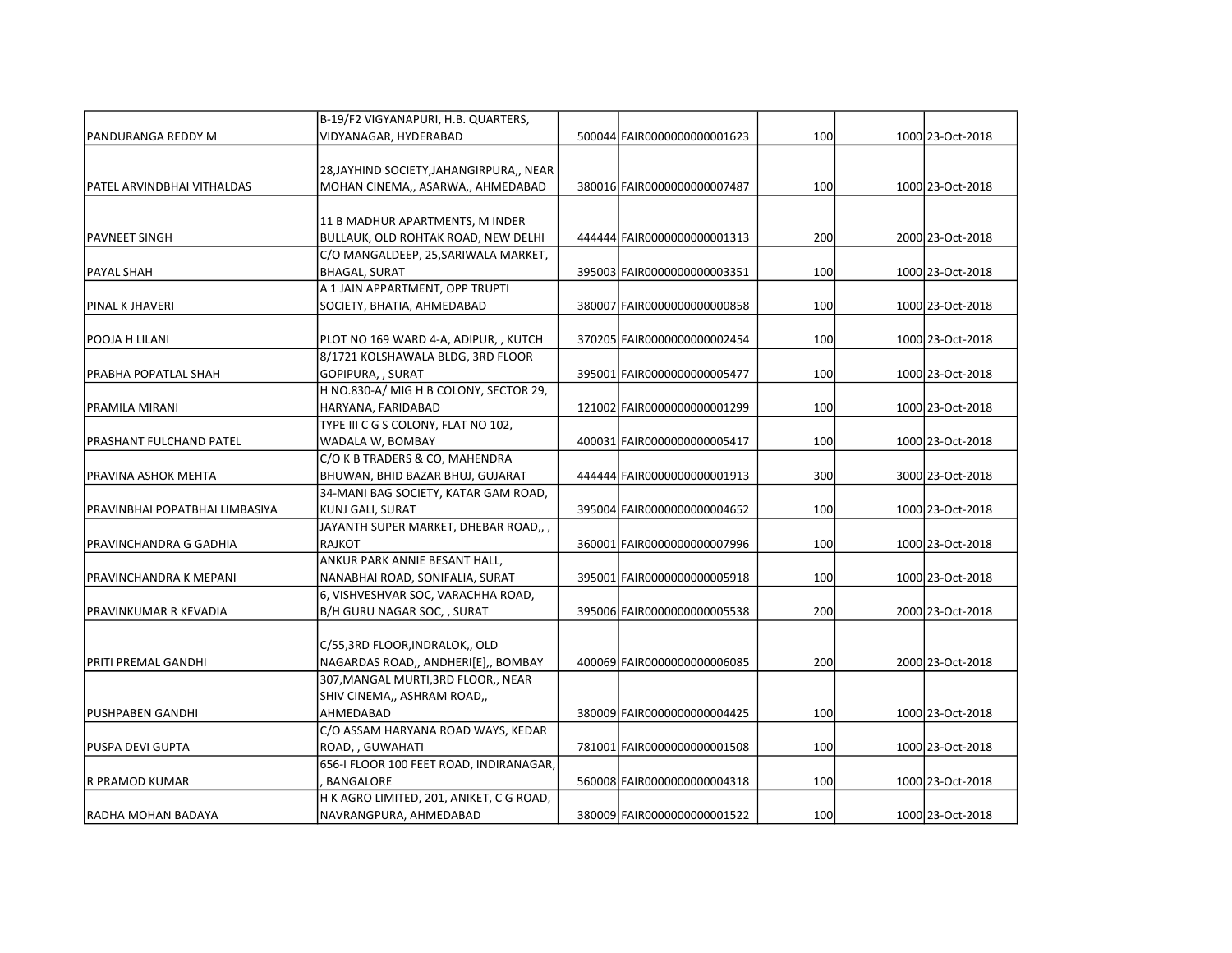|                              | BHAGWATI NIWAS,, NEAR PUNIT ASHRAM,,     |                              |     |                  |
|------------------------------|------------------------------------------|------------------------------|-----|------------------|
| IRADHEY SHYAM MAHESHWARI     | MANINAGAR,, AHMEDABAD                    | 380008 FAIR0000000000008069  | 300 | 3000 23-Oct-2018 |
|                              | 710, 1 ST 'C' MAIN ROAD,, 8TH BLOCK,,    |                              |     |                  |
| RAGHUNANDAN ITTA             | JAYANAGAR,, BANGALORE                    | 560082 FAIR0000000000002993  | 100 | 1000 23-Oct-2018 |
|                              | B/H. JAVED GAS SERVICE, DODHPUR, CIVIL   |                              |     |                  |
| RAIS AHMAD                   | LINE, , ALIGARH (UP)                     | 202001 FAIR0000000000003550  | 100 | 1000 23-Oct-2018 |
|                              | A 4 NABHA HOUSE, COCIFGE ROAD, , NEW     |                              |     |                  |
| RAJ JAT INCORPORATED         | DELHI                                    | 110001 FAIR0000000000000429  | 100 | 1000 23-Oct-2018 |
| RAJ PAL                      | H NO 2498, SECTOR 7A HBC, , , FARIDABAD  | 121001 FAIR0000000000000233  | 100 | 1000 23-Oct-2018 |
|                              | PRASHANT, 4 SARDAR NAGAR WEST,,          |                              |     |                  |
| RAJAN GHELABHAI              | <b>RAJKOT</b>                            | 360001 FAIR00000000000001800 | 100 | 1000 23-Oct-2018 |
| RAJANI MOTLUANI              | "SIDIK MAHAL", RAMNATH PARA, , RAJKOT    | 360001 FAIR0000000000002819  | 100 | 1000 23-Oct-2018 |
|                              | 63, A-BLOCK,, NAVYUG NIVAS, 6TH FLOOR,,  |                              |     |                  |
| RAJEEV C PATEL               | 167, DR.D.B.MARG,, MUMBAI                | 400007 FAIR0000000000008306  | 200 | 2000 23-Oct-2018 |
|                              | B-229, ONGC COLONY, MAKARPURA ROAD,      |                              |     |                  |
| RAJENDRA GUPTA               | <b>BARODA</b>                            | 444444 FAIR0000000000003407  | 100 | 1000 23-Oct-2018 |
|                              | H K AGRO LIMITED, 201, ANIKET, C G ROAD, |                              |     |                  |
| RAJENDRA KUMAR               | NAVRANGPURA, AHMEDABAD                   | 380009 FAIR00000000000000426 | 100 | 1000 23-Oct-2018 |
|                              | 648, NAVI POLE, GOMTIPUR, TILAK MEDAN,   |                              |     |                  |
| lRAJENDRA M PATEL            | AHMEDABAD                                | 380021 FAIR0000000000006314  | 200 | 2000 23-Oct-2018 |
|                              | B/9B, SIDDH CHAKRA APT, OPP RICHIE RICH  |                              |     |                  |
|                              | HOTEL CHIKUVADI, NEAR PARLE POINT,       |                              |     |                  |
| RAJESH U SHETH               | <b>SURAT</b>                             | 395007 FAIR0000000000002161  | 100 | 1000 23-Oct-2018 |
|                              | AT RATANPUR(KANTA DI), TA GODHRA, DI     |                              |     |                  |
| RAJESHKUMAR MANGALBHAI PATEL | PANCHMAHAL, GODHRA                       | 444444 FAIR0000000000001990  | 100 | 1000 23-Oct-2018 |
|                              | APT NO 55, 9 TH FLOOR, ST DOMNIC ROAD,   |                              |     |                  |
|                              | OPP ST ANDREWS COLLEGE, BANDRA           |                              |     |                  |
| İRAJIV DAYAL                 | (WEST)                                   | 400050 FAIR0000000000000051  | 300 | 3000 23-Oct-2018 |
|                              | APT NO 55, 9 TH FLOOR, ST DOMNIC ROAD,   |                              |     |                  |
|                              | OPP ST ANDREWS COLLEGE, BANDRA           |                              |     |                  |
| <b>RAJIV DAYAL</b>           | (WEST)                                   | 400050 FAIR0000000000005784  | 100 | 1000 23-Oct-2018 |
|                              | 6-B MANILA FLATS, NR NARANPURA           |                              |     |                  |
|                              | RAILWAY CROSSING, NARANPURA,             |                              |     |                  |
| RAJNIKANT RAMANLAL SHAH      | AHMEDABAD                                | 380014 FAIR0000000000005950  | 100 | 1000 23-Oct-2018 |
|                              | SHRINATHDAS BHANDARI PALACE ROAD,        |                              |     |                  |
| RAJNISHKUMAR BHANDARI        | P.O.KHILCHIPUR, , M.P.                   | 465679 FAIR0000000000003390  | 100 | 1000 23-Oct-2018 |
|                              |                                          |                              |     |                  |
|                              | B/29 SUMATINATH SOCIETY,, KATHWADA       |                              |     |                  |
| RAKESH PATEL                 | ROAD,, NARODA,, AHMEDABAD                | 444444 FAIR0000000000007703  | 100 | 1000 23-Oct-2018 |
|                              | 3A/124 AZAD NAGAR, KANPUR, KANPUR,       |                              |     |                  |
| <b>RAM PRATAP SINGH</b>      | <b>KANPUR</b>                            | 208001 FAIR00000000000001315 | 100 | 1000 23-Oct-2018 |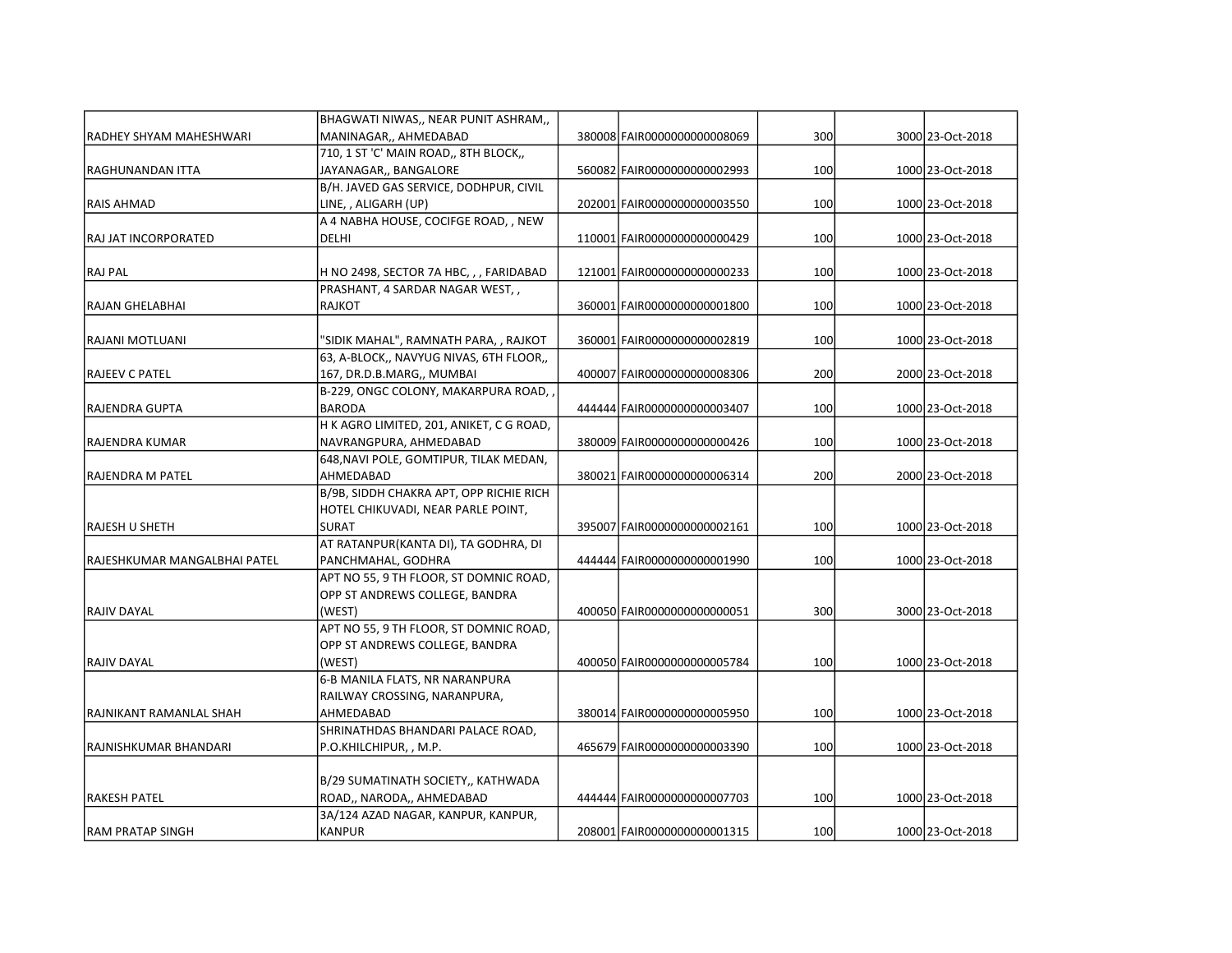|                             | AE-8, HYDEL OFFICER COLONY, STATION      |                              |     |                  |
|-----------------------------|------------------------------------------|------------------------------|-----|------------------|
| <b>RAM SHABAD CHAUDHARY</b> | ROAD, ETAWAH, U P                        | 206001 FAIR0000000000003222  | 100 | 1000 23-Oct-2018 |
|                             | "SHREE SUKHTAM", 9/A PATEL COLONY,,,     |                              |     |                  |
| RAMESH K LUNAGARIA          | JAMNAGAR                                 | 361008 FAIR0000000000007594  | 200 | 2000 23-Oct-2018 |
|                             | 3, GURUVANDA PARK, KALAWAD ROAD, NR      |                              |     |                  |
| <b>RAMNIK SINOJIA</b>       | BABYLKAND HOSTEL, RAJKOT                 | 360002 FAIR0000000000003831  | 100 | 1000 23-Oct-2018 |
|                             | GADHIYA NAGAR SOCIETY NO-2, STREET NO-   |                              |     |                  |
| RAMNIKLAL G KALOLA          | 2, SANTKABIR ROAD, RAJKOT                | 360003 FAIR0000000000003640  | 100 | 1000 23-Oct-2018 |
|                             | A-14, TEJENDRA NAGAR, 'D' CABIN,         |                              |     |                  |
| RAMSHARAN                   | SABARMATI, , AHMEDABAD-GUJARAT           | 380019 FAIR0000000000004321  | 100 | 1000 23-Oct-2018 |
|                             | H 17A H W P COLONY, RAWAT BHATA VIA      |                              |     |                  |
| <b>RANU SAHA ROY</b>        | KOTA, , RAJASTHAN                        | 323305 FAIR0000000000001506  | 100 | 1000 23-Oct-2018 |
|                             | P W D STAFF QTRS, DAIRY BUILDING,        |                              |     |                  |
| RASHMIBA G JADEJA           | 21, STATION PLOT GONDAL, RAJKOT          | 360311 FAIR0000000000003784  | 100 | 1000 23-Oct-2018 |
|                             | 501, KALPANA, BESANT STREET,, SANTA CRUZ |                              |     |                  |
| RASHMIKANT BHALARIA         | [W],, BOMBAY                             | 400054 FAIR00000000000003034 | 200 | 2000 23-Oct-2018 |
|                             | 2, HARE HAR SOCIETY, KALAWAD ROAD,       |                              |     |                  |
| <b>RASIKLAL TAJPARA</b>     | 'KAMAL BENDU', RAJKOT                    | 360001 FAIR0000000000004026  | 200 | 2000 23-Oct-2018 |
|                             | C/O A S D PUBLIC SCHOOL, ROAD NO 10 A    |                              |     |                  |
| RATAN KUMAR KHIRWAL         | RAJENDRA NAGAR, , PATANA                 | 800016 FAIR00000000000001332 | 100 | 1000 23-Oct-2018 |
|                             |                                          |                              |     |                  |
| <b>RATAN MIYA BAZAZ</b>     | H K AGROCHEM LIMITED, , , AHMEDABAD      | 380009 FAIR00000000000001572 | 200 | 2000 23-Oct-2018 |
|                             | C/O ASHOK HARDWER, AT & PO               |                              |     |                  |
|                             | AMBLIYASAN, TA & DIST MEHSANA,           |                              |     |                  |
| <b>RATILAL S PATEL</b>      | AMBLIYASAN                               | 444444 FAIR0000000000004759  | 100 | 1000 23-Oct-2018 |
|                             | G-114 L I C COLONY, JEEWAN NIKETRAN,,    |                              |     |                  |
| <b>REENA AGARWAL</b>        | <b>NEW DELHI</b>                         | 110041 FAIR0000000000003552  | 100 | 1000 23-Oct-2018 |
|                             |                                          |                              |     |                  |
| <b>REKHA BENIA</b>          | AB 70, SALT LAKE, SECTOR 1, , CALCUTTA   | 700064 FAIR0000000000003237  | 100 | 1000 23-Oct-2018 |
|                             | APT NO 55, 9 TH FLOOR, ST DOMNIC ROAD,   |                              |     |                  |
|                             | OPP ST ANDREWS COLLEGE, BANDRA           |                              |     |                  |
| <b>RENU RANI DAYAL</b>      | (WEST)                                   | 400050 FAIR0000000000005783  | 100 | 1000 23-Oct-2018 |
|                             | 11, JAIN SOC., PRITAM NAGAR, PALDI, ,    |                              |     |                  |
| RINA PANKAJBHAI SHAH        | AHMEDABAD                                | 380006 FAIR0000000000002071  | 100 | 1000 23-Oct-2018 |
|                             | ANKUR PARK ANNIE BESANT HALL,            |                              |     |                  |
| <b>RINKU K MEPANI</b>       | NANABHAI ROAD, SONIFALIA, SURAT          | 395001 FAIR0000000000005916  | 100 | 1000 23-Oct-2018 |
|                             | FLAT NO 31 POCKET H 19, SECTOR 7 ROHINI, |                              |     |                  |
| RUKHMANI DEVI AHUJA         | DELHI                                    | 110085 FAIR0000000000003462  | 100 | 1000 23-Oct-2018 |
|                             | 303 ZUBER EHEMBERS, SALABATPURA, ,       |                              |     |                  |
| lrukhsana motiwala          | <b>SURAT</b>                             | 395001 FAIR0000000000002668  | 100 | 1000 23-Oct-2018 |
|                             |                                          |                              |     |                  |
|                             | 4-C, SHIDDHCHAKRA APT, PANJARA POLE,     |                              |     |                  |
| ISAILESH M SANGHAVI         | SUBHASH CHOWK, GOPIPURA, SURAT           | 395001 FAIR0000000000002005  | 100 | 1000 23-Oct-2018 |
|                             |                                          |                              |     |                  |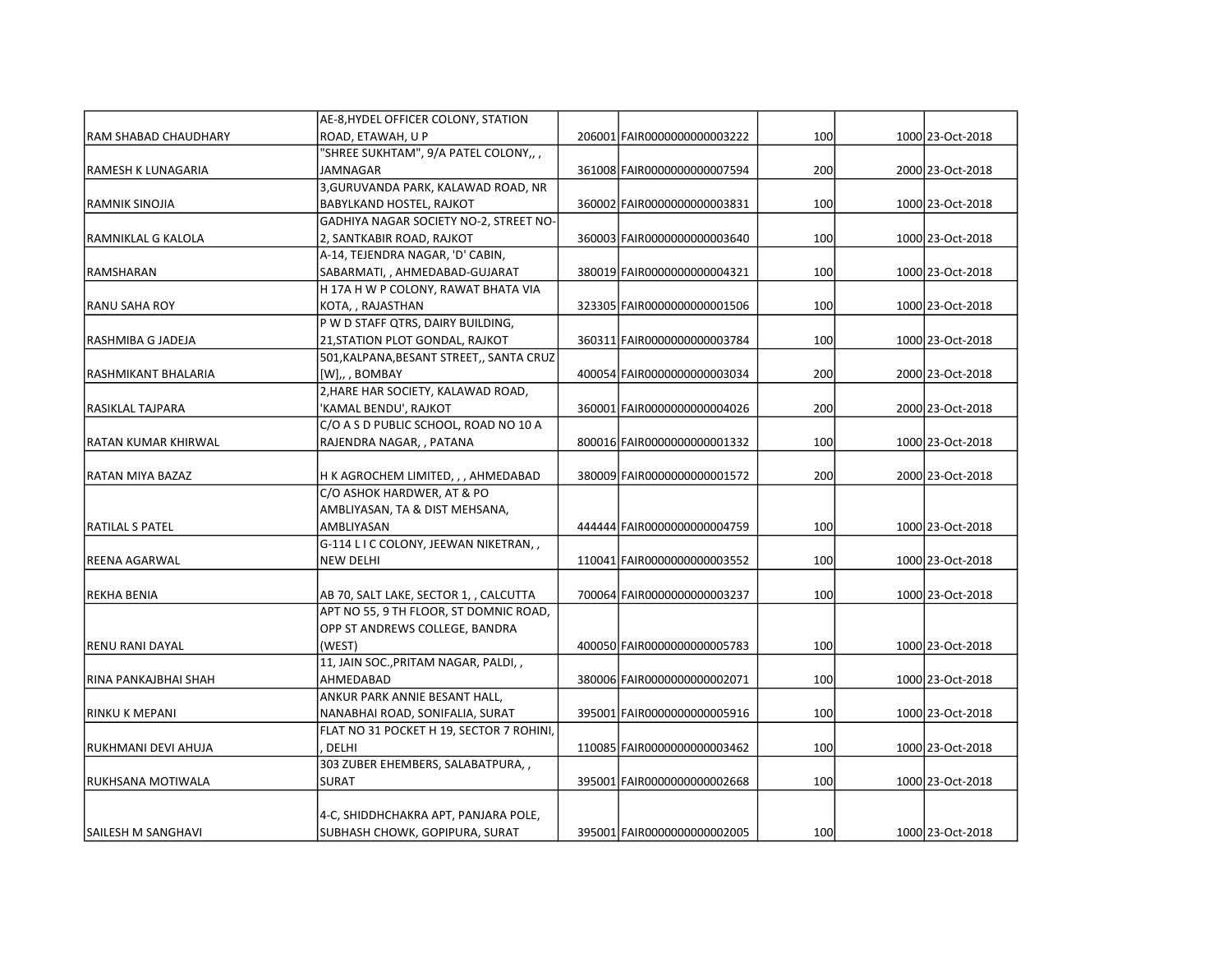|                       | B/8 MILLAT NAGAR,, OPP.JUG'S BANGLOW,                              |                              |     |                  |
|-----------------------|--------------------------------------------------------------------|------------------------------|-----|------------------|
| ISAJIDBHAI A VOHRA    | KAPADWANJ ROAD,, NADIAD                                            | 387001 FAIR0000000000007133  | 100 | 1000 23-Oct-2018 |
|                       | C/O GURMUKH DAS KATHPAL, KRISHNA                                   |                              |     |                  |
| <b>SAMBHU AGARWAL</b> | NAGAR COLONY, RATU ROAD, RANCHI                                    | 834001 FAIR0000000000001338  | 200 | 2000 23-Oct-2018 |
| SANDEEPA BAFNA        | 41/C GANESH PETH, , , PUNE                                         | 411002 FAIR0000000000003591  | 100 | 1000 23-Oct-2018 |
| SANGEETA JAIN         | 15 A GOPAL BARI, , , JAIPUR                                        | 302001 FAIR0000000000001553  | 100 | 1000 23-Oct-2018 |
|                       | FLAT 7, BLDG 5,, ARVIND NAGAR,,                                    |                              |     |                  |
| SANJAY MALLYA         | KALINA, SANTACRUZ(E), BOMBAY                                       | 400029 FAIR00000000000001937 | 100 | 1000 23-Oct-2018 |
|                       | 901,"TUSHAR" 915 FLOOR,, A ROAD,                                   |                              |     |                  |
| SARSWATI J JADHAV     | CHURCHGATE, BOMBAY                                                 | 400020 FAIR0000000000005522  | 100 | 1000 23-Oct-2018 |
|                       | ASSISTANT ENGINEER, NORTHERN RAILWAY,                              |                              |     |                  |
| SATISH CHANDRA SAXENA | CHANDAUSI (U.P.), CHANDAUSI                                        | 202412 FAIR0000000000000262  | 100 | 1000 23-Oct-2018 |
|                       | C/O CHHABRA CLOTH STORE, KRISHNA                                   |                              |     |                  |
| SATNAM KAUR           | NAGAR, BULAND, SHAHR                                               | 203001 FAIR00000000000001264 | 100 | 1000 23-Oct-2018 |
|                       | 801, INTERNATIONAL TRADE TOWER,,                                   |                              |     |                  |
| lsaurabh kumar        | NEHRU PLACE, , NEW DELHI                                           | 110019 FAIR00000000000008161 | 100 | 1000 23-Oct-2018 |
|                       | HOUSE NO. 2243, SECTOR - 16, OLD                                   |                              |     |                  |
| SAVITRI DEVI          | FARIDABAD, , HARYANA                                               | 121002 FAIR0000000000001351  | 100 | 1000 23-Oct-2018 |
|                       |                                                                    |                              |     |                  |
| <b>SAVITRI SHARMA</b> | H K AGRO LIMITED, 201, ANIKET, C G ROAD,<br>NAVRANGPURA, AHMEDABAD | 380009 FAIR00000000000001589 | 100 | 1000 23-Oct-2018 |
| <b>SEEMA BANSAL</b>   | B-1/7-B, PASCHIM VIHAR, , , NEW DELHI                              | 110063 FAIR0000000000000485  | 100 | 1000 23-Oct-2018 |
|                       |                                                                    |                              |     |                  |
|                       | NAND K. PALARIA, G-9, SHANTI PLAZA, 'C'                            |                              |     |                  |
|                       | WING,, STATION ROAD, BHAYANDER (W),                                |                              |     |                  |
| SEEMA KEDIA           | <b>THANE</b>                                                       | 400601 FAIR0000000000008240  | 100 | 1000 23-Oct-2018 |
|                       | 3, BHADRESWAR SOC, O/S DELHI GATE,                                 |                              |     |                  |
| SEJAL SHAH            | SHAHIBAG ROAD, AHMEDABAD                                           | 380004 FAIR0000000000000790  | 100 | 1000 23-Oct-2018 |
|                       | 10/NARNARAYAN SOC. PART-1,, RAILWAY                                |                              |     |                  |
| ISHAILESH A AMRUTIYA  | EAST, MEHASANA, KALOL                                              | 382721 FAIR0000000000004819  | 100 | 1000 23-Oct-2018 |
|                       | 7 DIPALI APPT MANIYASA SOC, NEXT TO                                |                              |     |                  |
| SHAILESHKUMAR R JOSHI | BOB, MANINAGAR, AHMEDABAD                                          | 380008 FAIR0000000000005946  | 100 | 1000 23-Oct-2018 |
|                       | H K AGRO LIMITED, 201, ANIKET, C G ROAD,                           |                              |     |                  |
| SHCANDER PAHWA        | NAVRANGPURA, AHMEDABAD                                             | 380009 FAIR00000000000001544 | 100 | 1000 23-Oct-2018 |
|                       | JIVEN TIRTH, SHRIMAD SOCIETY NAJAR                                 |                              |     |                  |
| lSHEETAL PATEL        | BAUG, MORBI, RAJKOT                                                | 360001 FAIR0000000000002281  | 100 | 1000 23-Oct-2018 |
|                       | DEV A 1 JAIN APPARTMENT, OPP TRUPTI                                |                              |     |                  |
| SHITAL D JHAVERI      | SOC., BHATIA, AHMEDABAD                                            | 380007 FAIR0000000000000853  | 100 | 1000 23-Oct-2018 |
|                       | H K AGRO LIMITED, 201, ANIKET, C G ROAD,                           |                              |     |                  |
| SHREE GOPAL KARNANI   | NAVRANGPURA, AHMEDABAD                                             | 380009 FAIR00000000000001573 | 100 | 1000 23-Oct-2018 |
|                       |                                                                    |                              |     |                  |
| ISHRISH SARAIYA       | UTTAMCHAND ZAVERI'S POLE, , , BARODA                               | 390017 FAIR0000000000005243  | 100 | 1000 23-Oct-2018 |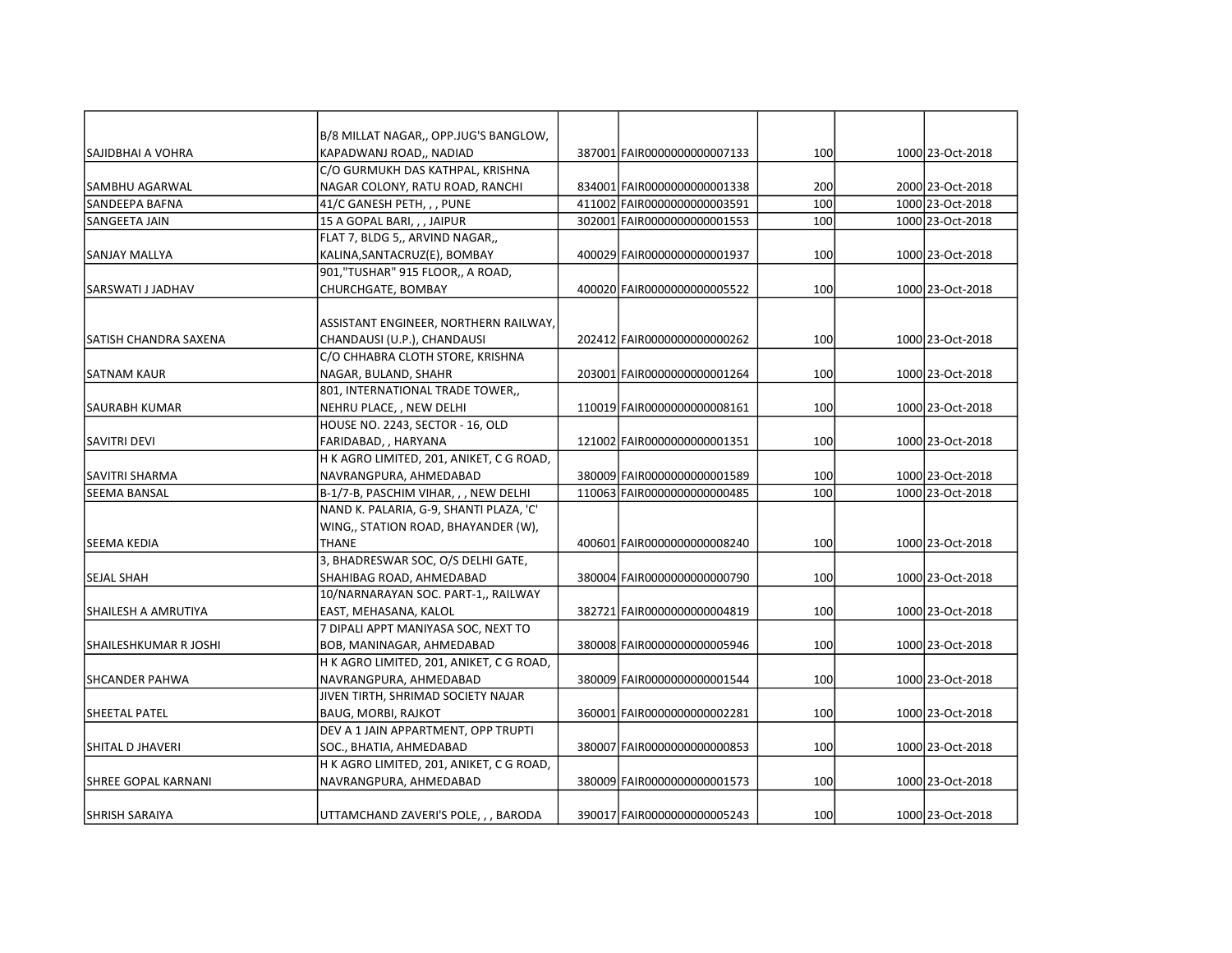|                              | 7 DIPALI APPT MANIYASA SOC, NEXT TO                             |                              | 100 |                  |
|------------------------------|-----------------------------------------------------------------|------------------------------|-----|------------------|
| SMITABEN SHAILESH JOSHI      | BOB, MANINAGAR, AHMEDABAD<br>NO. 62 B.S. HOSTEL, NARAYANAPILLAY | 380008 FAIR0000000000005945  |     | 1000 23-Oct-2018 |
| SRIRAMKRISHNA C              | STREET, , BANGALORE                                             | 444444 FAIR0000000000002970  | 200 | 2000 23-Oct-2018 |
|                              | DOOR NO. 11-307, MAIN BAZAR, , TADPATRI                         |                              |     |                  |
|                              | (POST)                                                          | 515411 FAIR0000000000001615  | 200 | 2000 23-Oct-2018 |
| <b>SUBBAIAH SUNKU</b>        |                                                                 |                              |     |                  |
|                              | NEAR NEW DHARAM SHALA, JHAJJAR,                                 |                              | 100 |                  |
| <b>SUBHASH CHAND JAIN</b>    | ROHTAK, HARYANA                                                 | 124103 FAIR0000000000001400  |     | 1000 23-Oct-2018 |
|                              | 26 GOVERDHAN APT, DR AMBEDKAR ROAD,                             |                              |     |                  |
| <b>SUCHETA LOKHANDE</b>      | AHMEDNAGAR                                                      | 414001 FAIR0000000000006202  | 200 | 2000 23-Oct-2018 |
|                              | D/139, AALOK APPARTMENTS, P.T.COLLEGE                           |                              |     |                  |
| <b>SUHAS SHAH</b>            | RD. PALDI, , AHMEDABAD                                          | 380007 FAIR0000000000002190  | 100 | 1000 23-Oct-2018 |
|                              | PLOT NO. 3,, TAHER VILLE,, YUSUFUGUDA,,                         |                              |     |                  |
| <b>SUJATHA KORUPOLU</b>      | HYDERABAD (A.P.)                                                | 500045 FAIR0000000000002333  | 100 | 1000 23-Oct-2018 |
|                              | F/2 BHAGWATI HOUSE,, CHINCHOLI BUNDER                           |                              |     |                  |
| <b>SUNIL S SAWANT</b>        | ROAD,, MALAD (W),, MUMBAI                                       | 400064 FAIR0000000000008493  | 100 | 1000 23-Oct-2018 |
|                              |                                                                 |                              |     |                  |
|                              | 102 RACHANA APARTMENTS NO.5, 1ST                                |                              |     |                  |
| <b>SUNIL SHAH</b>            | FLOOR, STATION ROAD, NAVSARI, NAVSARI                           | 396445 FAIR0000000000005097  | 100 | 1000 23-Oct-2018 |
| <b>SURESH CHOUDHARY</b>      | H K AGROCHEM LIMITED, , , AHMEDABAD                             | 380009 FAIR0000000000000428  | 100 | 1000 23-Oct-2018 |
|                              | E-588, GREATER KAILASH PART 2ND, , , NEW                        |                              |     |                  |
| <b>SURINDER KUMAR KANWAR</b> | <b>DELHI</b>                                                    | 110048 FAIR0000000000000589  | 400 | 4000 23-Oct-2018 |
|                              | C/O DROPADI DEVI SHIKSHANI KETAN,                               |                              |     |                  |
| <b>SURYA KUMAR GUPTA</b>     | BILTHARA ROAD, , BALLIA U.P                                     | 221715 FAIR0000000000001257  | 100 | 1000 23-Oct-2018 |
|                              | 8 RAJA PARK, AMBALA CANTT, , AMBALA                             |                              |     |                  |
| <b>SUSHIL GUPTA</b>          | CANTT(HARYANA                                                   | 133001 FAIR0000000000000321  | 100 | 1000 23-Oct-2018 |
|                              |                                                                 |                              |     |                  |
| SWAROOP NARAYAN SHARMA       | H K AGROCHEM LIMITED, , , AHMEDABAD                             | 380009 FAIR0000000000001590  | 100 | 1000 23-Oct-2018 |
|                              |                                                                 |                              |     |                  |
|                              | C/O. IQBAL SINGH,, H.NO. 8/A, 1ST FLOOR,,                       |                              |     |                  |
| <b>TAJINDER SINGH</b>        | NEW MARKET, BEGUM BRIDGE,, MEERUT                               | 250002 FAIR00000000000001262 | 400 | 4000 23-Oct-2018 |
|                              | MAHADEVIA ROAD, GANJIWADA PLOT,,                                |                              |     |                  |
| TAPUBHAI R JHALVADIA         | <b>MANAVADAR</b>                                                | 362630 FAIR0000000000004450  | 500 | 5000 23-Oct-2018 |
|                              | JAIN INVESTMENT CENTER, MROTHI                                  |                              |     |                  |
| <b>TARA CHAND JAIN</b>       | SETHIAKA MOHALLA, , BIKANER                                     | 444444 FAIR0000000000001224  | 100 | 1000 23-Oct-2018 |
|                              | <b>B 11 SWETA TIPCENTER SHITAL, SHOPPING</b>                    |                              |     |                  |
| <b>TARABEN R SANGHAVI</b>    | CENTER, , PALANPUR                                              | 385001 FAIR0000000000006224  | 100 | 1000 23-Oct-2018 |
|                              |                                                                 |                              |     |                  |
|                              | GOVT. QUATERS NO.CH-115/1,                                      |                              |     |                  |
|                              | OPP.PANCHSHIL PARK SOCIETY, SEC-21,,                            |                              |     |                  |
| <b>TRUPTI R DAVE</b>         | GANDHINAGAR(GUJ), GANDHINAGAR                                   | 382021 FAIR0000000000007889  | 100 | 1000 23-Oct-2018 |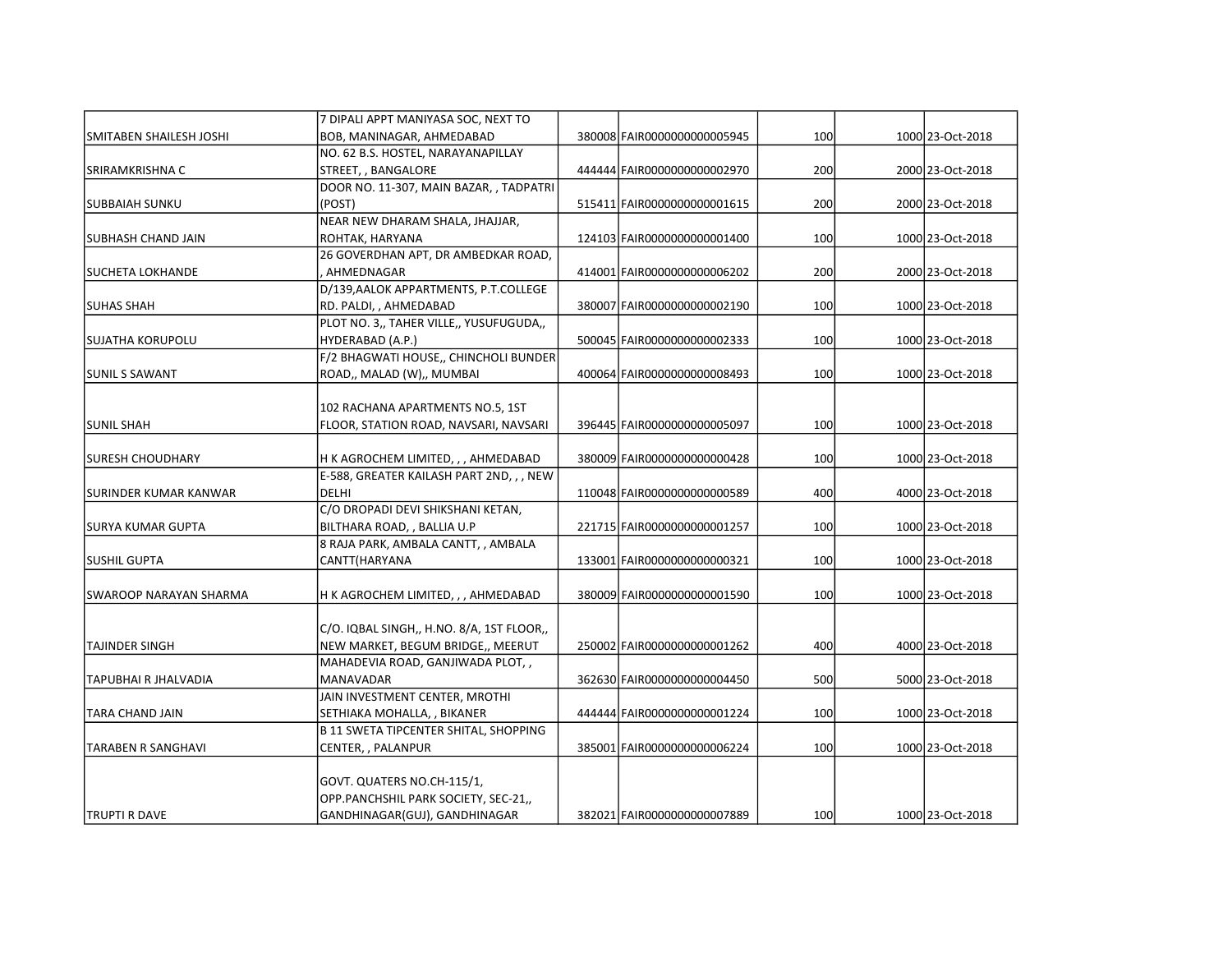|                       | H. NO. 7-1-244, MANKAMMATHOTA, ,                                    |        |                             |     |                  |
|-----------------------|---------------------------------------------------------------------|--------|-----------------------------|-----|------------------|
| UMA BALASANKULA       | KARIMNAGAR (A.P)                                                    |        | 505002 FAIR0000000000001621 | 100 | 1000 23-Oct-2018 |
|                       |                                                                     |        |                             |     |                  |
|                       | C/O. RATAN LAL AGARWAL,, INDRAPURI                                  |        |                             |     |                  |
| UMESH KUMAR           | CHOWK,,, HAZARIBAG (BIHAR)                                          |        | 825301 FAIR0000000000006169 | 100 | 1000 23-Oct-2018 |
|                       | AE-8, HYDERL OFFICER COLONY, STATION                                |        |                             |     |                  |
| URMILA CHAUDHARY      | ROAD, ETAWAH, U P                                                   |        | 206001 FAIR0000000000003221 | 100 | 1000 23-Oct-2018 |
| USHA RANI             | H NO.2498 SECTOR 7A, , , HBC FARIDABAD                              |        | 121001 FAIR0000000000000234 | 100 | 1000 23-Oct-2018 |
|                       | 64/5791 SOUTHBASTI HARPHOOL SINGH,                                  |        |                             |     |                  |
| UTTAM CHAND BACHHAWAT | SADAR THANA, , DELHI                                                |        | 110006 FAIR0000000000000332 | 100 | 1000 23-Oct-2018 |
|                       | ANKUR PARK ANNIE BESANT HALL,                                       |        |                             |     |                  |
| VARSA P MEPANI        | NANABHAI ROAD, SONIFALIA, SURAT                                     |        | 395001 FAIR0000000000005917 | 100 | 1000 23-Oct-2018 |
|                       | FLAT NO 305, PLOT NO 196/197, BALAJI                                |        |                             |     |                  |
| IVIDHYA VATHI B       | VIHAR KALYAN NAGAR, , HYDERABAD                                     |        | 500038 FAIR0000000000000650 | 200 | 2000 23-Oct-2018 |
|                       | JALARAM 2 UNI RD, NR NATARAJ HALL,                                  |        |                             |     |                  |
| VIJAYABEN H PADLIA    | PATEL PAN, RAJKOT                                                   |        | 360005 FAIR0000000000001792 | 200 | 2000 23-Oct-2018 |
|                       | V.A.MEHTA & CO. CHARTERD ACCOUNTANT,                                |        |                             |     |                  |
|                       | 338 NARSHI NATHA ST;, 1ST FLOOR, MASJID                             |        |                             |     |                  |
| lVIMAL A MEHTA        | <b>BUNDER, BOMBAY</b>                                               |        | 400009 FAIR0000000000006378 | 100 | 1000 23-Oct-2018 |
|                       | C/O VIJAY SINGH KACHHAWA, JATA                                      |        |                             |     |                  |
|                       | BASS, MAHA MANDIR,, BEHIND AKASWANI,,                               |        |                             |     |                  |
| IVIMALA BOOB          | JODHPUR                                                             |        | 342010 FAIR0000000000007449 | 200 | 2000 23-Oct-2018 |
|                       | C/O. NAKODA JEWELLERS,, NEAR BATA'S                                 |        |                             |     |                  |
| VINA K SHAH           | SHOP,, INSIDE DELHI GATE,, AHMEDABAD                                |        | 380001 FAIR0000000000009056 | 100 | 1000 23-Oct-2018 |
|                       | C - 1 / 18, MODEL TOWN - III, FIRST FLOOR,                          |        |                             |     |                  |
| VIVEK LADHA           | DELHI                                                               |        | 110009 FAIR0000000000000440 | 100 | 1000 23-Oct-2018 |
|                       |                                                                     |        |                             |     |                  |
|                       | 124, YASHKUNJ SOCIETY,, NR                                          |        |                             |     |                  |
| lYOGESH K PATEL       | RANNAPARK, GHATLODIA,, , AHMEDABAD                                  |        | 380061 FAIR0000000000007224 | 100 | 1000 23-Oct-2018 |
|                       | V A MEHTA AND CO, CHARTERED ACCOUNTS                                |        |                             |     |                  |
|                       | 338 NARSHI NATHA, ST 1ST FLOOR MASJID                               |        |                             |     |                  |
| YOGESH V VADERA       | <b>BUNDAR, BOMBAY</b>                                               |        | 400009 FAIR0000000000006380 | 100 | 1000 23-Oct-2018 |
|                       | 7/3109, THAKER NIWAS, EAST SAWAK SHERI-                             |        |                             |     |                  |
| YOGESHKUMAR THAKER    | UBHI SHERI, SAYEDPURA, SURAT                                        |        | 395003 FAIR0000000000005059 | 100 | 1000 23-Oct-2018 |
|                       | D 604 MAPLE CRESENT C BLOCK SUSHANT<br>LOK I                        | 122001 |                             | 50  | 500 23-Oct-2018  |
| AASHISH MEHTA         |                                                                     | 305001 |                             | 100 | 1000 23-Oct-2018 |
| CHATURBHUJ GATTANI    | RAMANUZ SADAN SUBHASH NAGAR<br>SHRINIWAS 7A/1 AMBEDKAR ROAD SHIVAJI |        |                             |     |                  |
| CHETAN DESAI          | <b>NAGAR</b>                                                        | 411005 |                             | 100 | 1000 23-Oct-2018 |
|                       | 203 INDERLOK APARTMENT OPT. P.U.                                    |        |                             |     |                  |
| IDR KALIMUDDIN AHMAD  | LIBRARY ASHOK RAJ PATH                                              | 800006 |                             | 100 | 1000 23-Oct-2018 |
|                       |                                                                     |        |                             |     |                  |